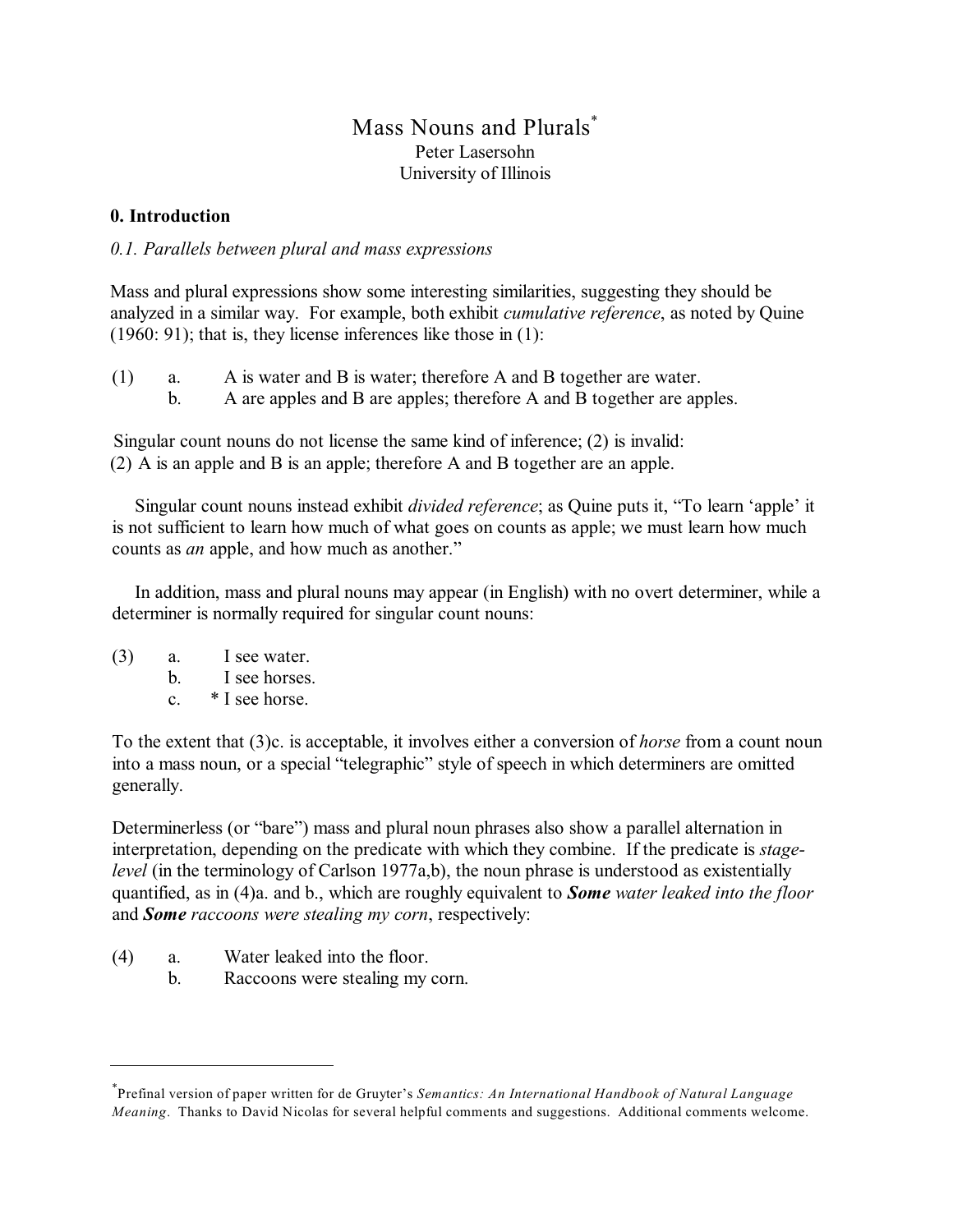If the predicate is *individual-level*, the sentence is understood as drawing a generalization about objects of the kind picked out by the mass or plural noun, as in (5)a. and b.:

(5) a. Water is wet.

b. Raccoons are sneaky.

If the predicate is *kind-level*, the mass or plural noun is understood as referring to a "kind" of object, and the predicate is applied to this kind collectively, as a whole:

(6) a. Water is common.

b. Raccoons are extinct.

Parallels such as these have led many semanticists to treat plural and mass expressions together as "non-singular," or even to identify mass nouns with lexical plurals (Chierchia 1998a, 1998b). But it is obvious that mass nouns also show some differences from overtly plural nouns, notably in their inability to combine directly with numerals, and in their selection of other determiners:

| (7) | a.             | two horses      | * two water  |
|-----|----------------|-----------------|--------------|
|     | b.             | many horses     | * many water |
|     | $\mathbf{c}$ . | * much horses   | much water   |
|     | d.             | few horses      | * few water  |
|     | e.             | * little horses | little water |

An adequate analysis of plural and mass nouns must capture these similarities and differences, while assigning intuitively correct truth conditions to sentences containing plural and mass expressions.

### *0.2. Issues in what is meant by* mass *and* count

The use of the term *mass* in its technical sense in semantics originates with Jespersen (1913, 1924). *Count* is considerably more recent than *mass*; the earliest occurrence I know of is in *Structural Notes and Corpus*, published without indication of authorship by the American Council of Learned Societies (1952); the term seems to have been popularized by Gleason (1955). However, earlier authors did employ comparable terms such as *thing-words* (Jespersen 1913), *bounded nouns* (Bloomfield 1933), or *individual nouns* (Whorf 1941).

Jespersen characterized "mass-words" as "words which represent 'uncountables', that is, which do not call up the idea of any definite thing, having a certain shape or precise limits" (1913: 114), in contrast to thing-words, which represent countable objects. He went on to note various syntactic differences between mass-words and thing-words; but reference to countable or uncountable objects seems to have been the defining distinction.

Jespersen was careful to note that the mass-word/thing-word distinction cross-cuts the distinction between "material" and "immaterial" words, and cited this feature of his terminology as providing an advantage over Sweet's (1892) earlier classification into "class nouns" and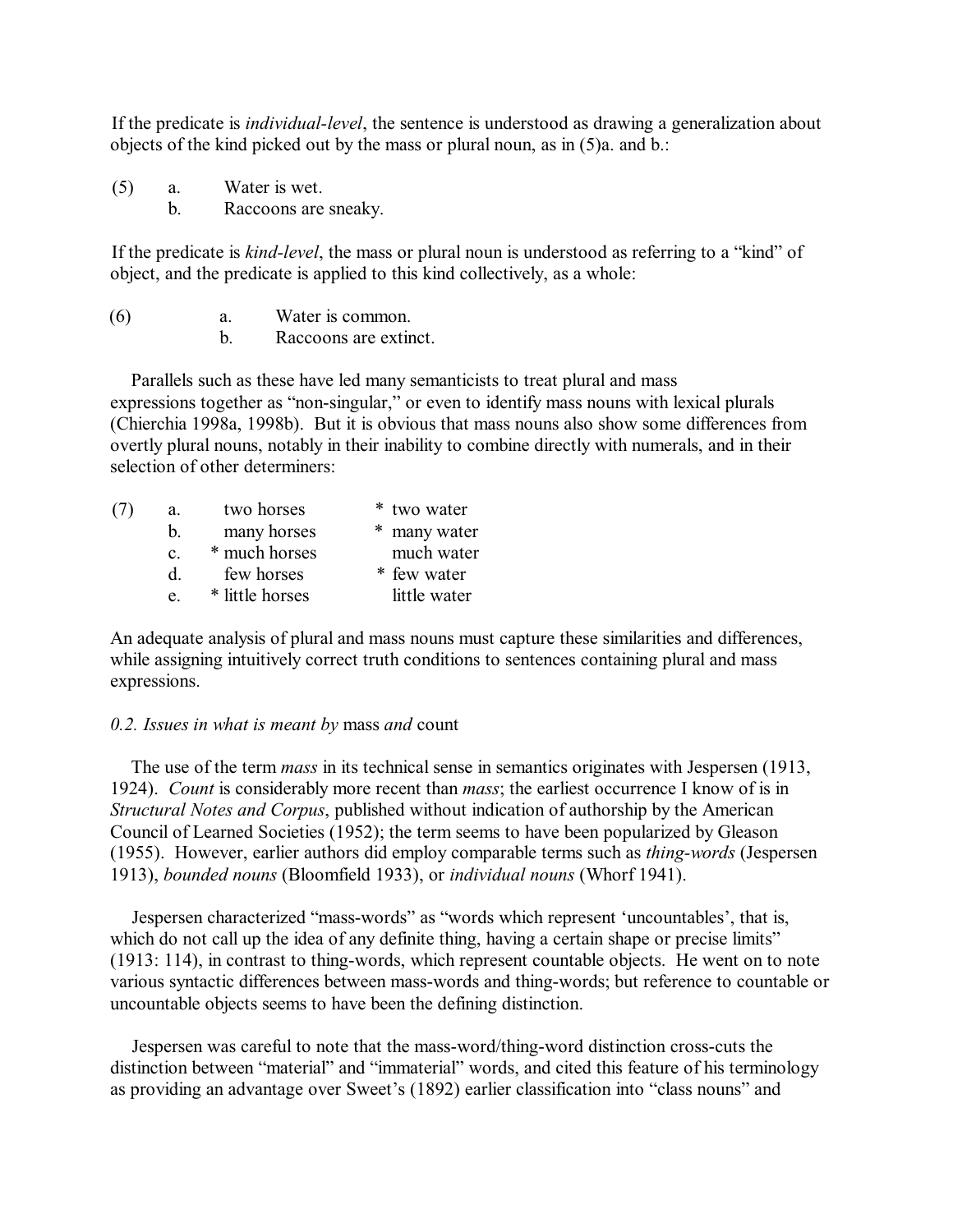"material nouns." Abstract nouns such as *progress*, *knowledge*, *admiration*, or *safety* were categorized as mass-words.

Bloomfield (1933: 205) partially continued Jespersen's terminology, but distinguished "mass nouns" from "abstract nouns," placing both categories under a more general heading of "unbounded nouns," in opposition to "bounded nouns." Abstract nouns, such as *life*, denote things which "exist only as the demeanor (quality, action, relation) of other objects," while mass nouns, such as *milk*, denote things which "exist independently."

The use of the term *mass* was imported from linguistics into philosophy by Quine (1960), and although Quine cited Jespersen and was careful to stress that the distinction between count and mass terms was not in the "stuff" they denote, but only in whether they show cumulative or divided reference, much of the subsequent philosophical literature has construed *mass term* so narrowly as to include only those words which serve as names for physical substances, and not abstract nouns like *progress* or *admiration*. But many authors, both in linguistics and philosophy, use *mass* in Jespersen's broader sense which includes some abstract nouns. This variation in what is meant by *mass* leads some writers to eschew the term entirely, preferring *non-count* as more clearly including abstract examples (e.g. Payne & Huddleston 2002, Laycock 2006).

A related issue is whether the term *mass* should be understood broadly enough to include some morphologically plural examples. Jespersen argued that a wide range of plural nouns were actually mass, including examples such as *victuals*, *oats*, *brains* (in the sense exemplified in *blow out somebody's brains*), *dregs*, *lees*, *proceeds*, *measles*, *mumps*, *hysterics*, *blues*, *creeps*, and others. We may note that these impose plural agreement on the verb, but (under the relevant reading) combine with *much* rather than *many*:

- (8) a. In this kind of work, brains **are** less important than guts.
	- b. It doesn't take **much** brains to figure this out.

Here again Bloomfield (1933) introduced a shift in terminology, stipulating that mass nouns "have no plural," without providing discussion of Jespersen's examples; the idea that mass nouns are always singular has been part of conventional wisdom ever since. Plural mass nouns have been periodically rediscovered (McCawley 1975, Gillon 1992), and are treated in detail in Ojeda (2005). Some authors (e.g. Gleason 1965: 135) consider such examples to be neither count nor mass, but a third category.

Even if we recognize some morphologically plural examples as mass nouns, it should be noted that they, like morphologically singular mass nouns, lack a number distinction; in these examples it is simply the singular which is "missing" rather than the plural.

A separate issue is whether *count* and *mass* are categories of linguistic expressions, or rather of occurrences of linguistic expressions, or of senses of linguistic expressions, etc. The choice among these will not matter much for our purposes here; see Pelletier  $&$  Schubert (2002) for discussion. But we should explicitly recognize that a single form may sometimes be used as a mass noun, and sometimes as a count noun. *Beer*, for example, is ordinarily mass, but may be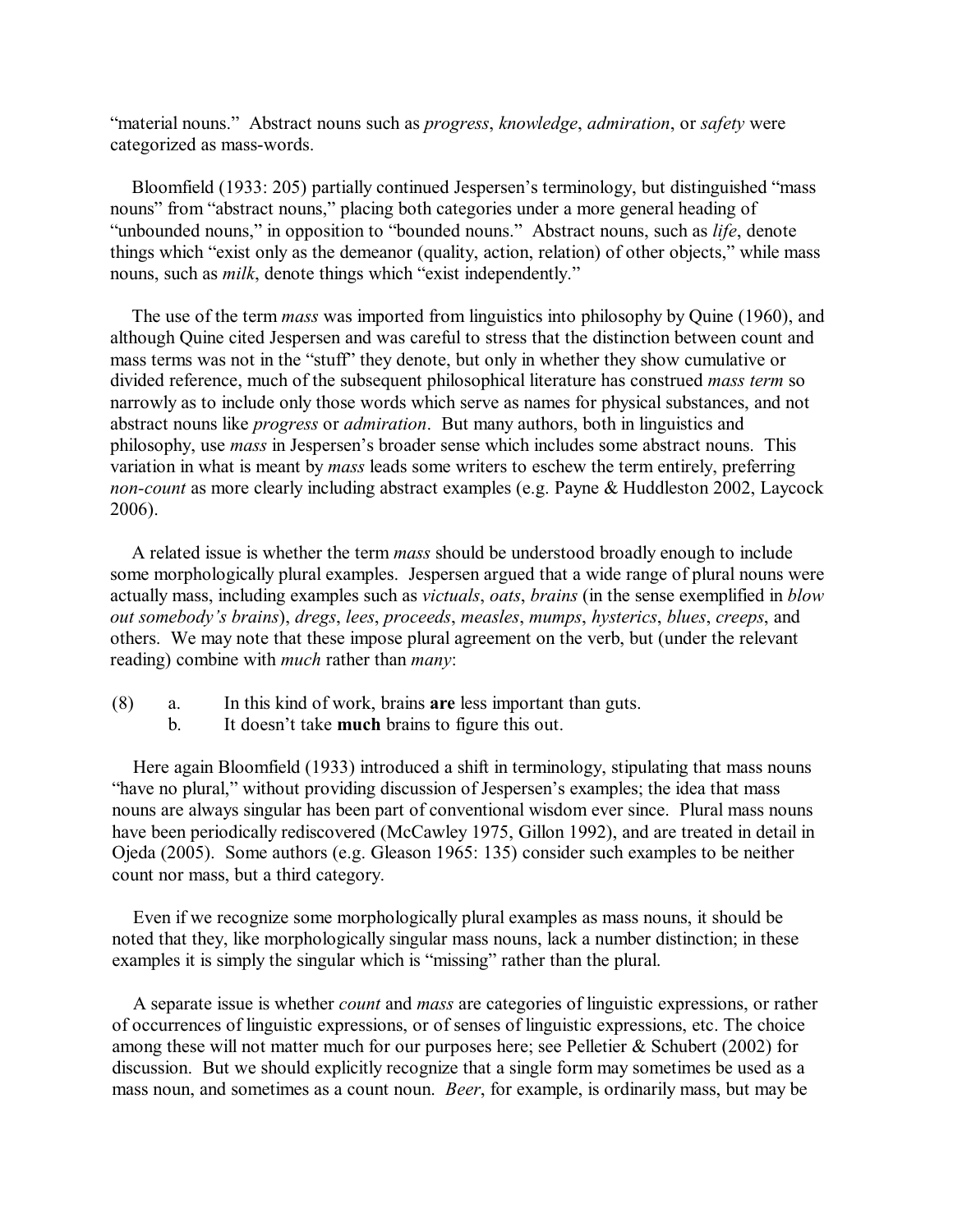used as a count noun to refer to individual servings of beer, or to kinds of beer; many other mass nouns show a similar alternation. Conversely, any more-or-less concrete count noun may also be used as a mass noun if one imagines the objects it denotes being put through a "universal grinder," as suggested by Pelletier (1975); after putting a steak (count) through the grinder, "there is steak all over the floor" (mass).

A final issue in what is meant by the terms *mass* and *count* is whether they apply to nouns and noun phrases (or DPs) only, or also to verbs, adjectives and other predicates as well. Some analogues to the mass-count distinction have been noticed in these other categories, and will be discussed in Section 4.

#### **1. Issues in the denotation of mass and plural NPs**

By an "NP" we here mean a phrase consisting of a common noun, possibly with complements or modifiers, but excluding any determiner; for example *water*, *horse*, *books written by Mark Twain*, etc., but not *that water*, *a horse*, or *all books written by Mark Twain*. We turn to phrases including the determiner in Section 2. For the sake of discussion, we assume in this section that NPs are predicates, and hold or fail to hold of groups and/or individuals; we turn to the idea that NPs may sometimes serve as something like the name of a kind in Section 2.1.

### *1.1. Approaches to plural denotation*

Most analyses assume that plural nouns (and other plural predicates) hold true of collective objects of some sort, which I will here call "groups." (Readers are cautioned that *group* has a more specific technical sense in some work, especially that derived from Link 1984, Landman 1989a, 1989b, 2000.) Thus, a plural noun such as *horses* will hold true of groups of horses just as a singular noun like *horse* holds true of individual horses. Assuming the denotation of a predicate is the set of things of which it holds true, a plural noun will then denote a set containing groups.

Under this assumption, the issue arises of what, exactly, a "group" is. One option is to identify groups with *sets*. However, some authors object to this identification on the grounds that sets are abstract mathematical objects, while the denotata of plural nouns may be concrete (Burge 1977, Blau 1981, Link 1983, 1984). As Link (1984: 247) puts it, "If my kids turn the living room into a mess I find it hard to believe that a set has been at work, and my reaction to it is not likely to be that of a singleton set…" However, Black (1971) has argued that regarding the referents of plural terms as sets actually clarifies, rather than distorts, the notion of a set; and in any case not everyone shares the intuition that sets of concrete objects are themselves abstract (Cresswell 1985, Landman 1989a).

If groups are not identified with sets, they are usually taken to be concrete particulars of some sort — what are often called "plural individuals," though this is quite a departure from the meaning of the word *individual* in ordinary, non-technical usage. The group of John and Mary, for example, would be identified with a complex, spatially scattered individual with John and Mary as parts; or, as it is usually termed, the *sum* of John and Mary, which we may notate 'j+m'.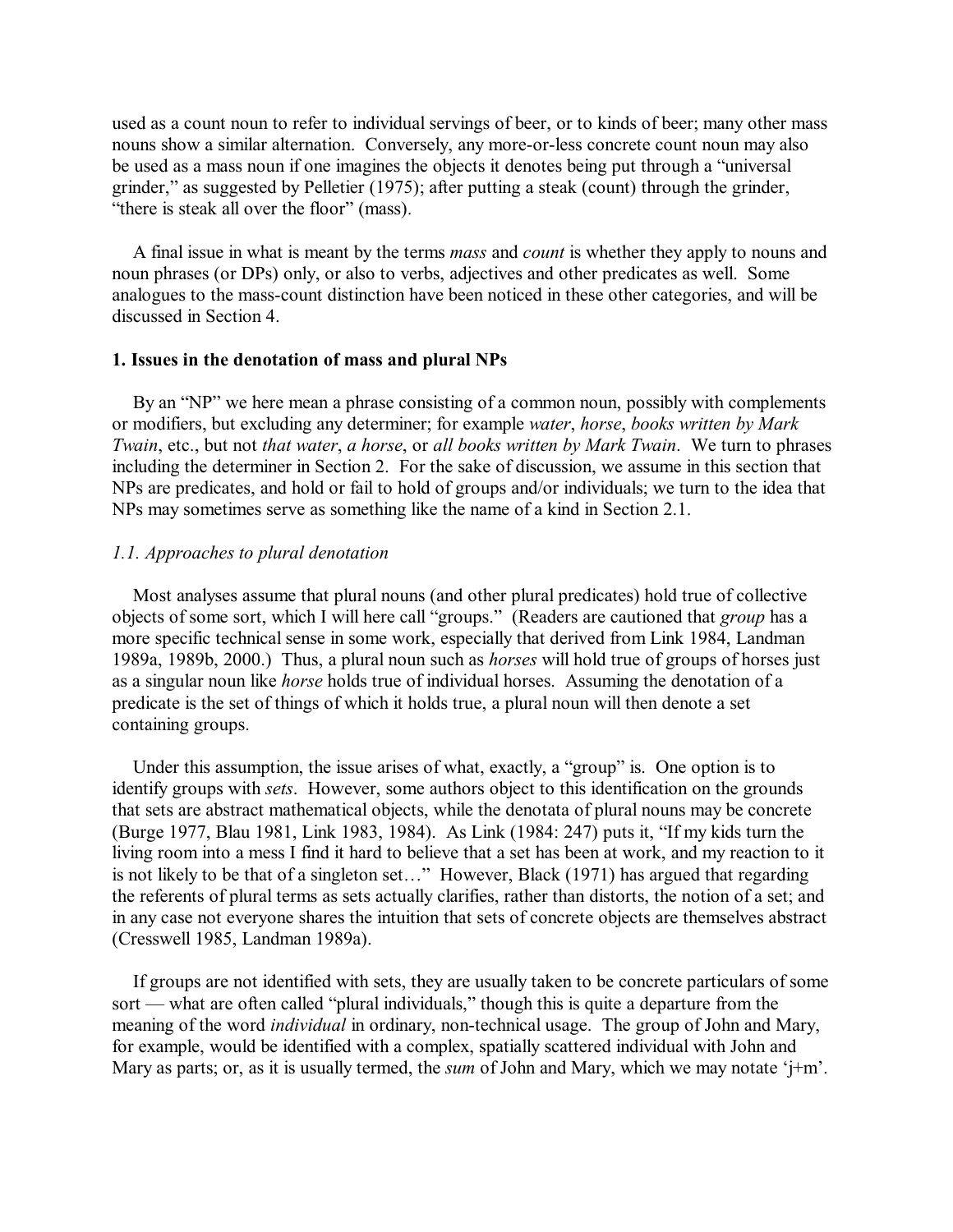Exactly how the parts of a sum relate to the sum itself depends on the details of one's theory of mereology; but typically, it is assumed that the sum operation is associative, so that  $(a+(b+c))$  $= ((a+b)+c)$ . The sum operation differs in this respect from set-theoretic pairing, since  $\{a,\{b,c\}\}\$  $\neq \{\{a,b\},c\}$  (where a, b, and c are distinct). This allows us a way of distinguishing the two approaches to the representation of groups completely independently from issues of abstractness and concreteness. This difference will play a role particularly in the analysis of distributivity (Section 3).

Another line of analysis denies that plural NPs (and other plural predicates) hold true of groups at all. Reference to groups is avoided by locating the plurality in the denotation relation itself, rather than in the denoted object. This idea can be worked out in various ways; major references include Boolos (1984, 1985a, 1985b), Schein (1993), Oliver & Smiley (2001, 2006), Rayo (2002), Yi (2005, 2006), McKay (2006), Linnebo (2008), Linnebo & Nicolas (2008).

The exact semantics of plural NPs is not uniform across these proposals (and not always made explicit), but an illustrative treatment of plural predication in this general approach may be given by considering a revision to the standard notion of *satisfaction*. In the usual semantics for a language with variables, interpretation is relative to an assignment function, which assigns exactly one value to each variable. In developing a system with plural variables, rather than assigning each plural variable exactly one "group" as its value, we might instead allow assignments to be relations rather than functions, so that an assignment might match a given variable with more than one value. Then a formula containing a plural variable might be satisfied by an assignment which gives multiple values  $a_1, \ldots, a_n, \ldots$  to this variable, without being satisfied by assignments which give the set of all these values  $\{a_1, \ldots, a_n, \ldots\}$  as the (sole) value for the same variable, or by assignments which give any one of those values  $a_i$  as the (sole) value for the same variable. The plurality is located in the assignment relation itself, rather than in the assigned value. Predication in general can be treated as satisfaction; adopting this technique in effect allows an argument place to be saturated simultaneously by more than one individual, rather than by the group containing those individuals.

The primary advantage of such a technique is that it allows an analysis of phrases like *the sets which do not contain themselves* which does not give rise to Russell's paradox; see the references above for details.

Regardless of whether one analyzes plural NPs as satisfied by sets, or sums, or simultaneously by multiple individuals, certain more purely descriptive, theory-neutral issues must be addressed. In what follows I will, for convenience, continue to phrase these issues in terms of the "groups" denoted by a plural NP, but essentially the same questions arise in a groups-free approach; readers who prefer such an approach are invited to rephrase the discussion accordingly.

Prominent among these issues is the question of how the denotation of a plural noun relates to the denotation of the corresponding singular. A natural assumption to make is that the plural noun holds true of all and only the groups of objects of which the corresponding singular noun holds true; so that *horses*, for example, will hold true of all and only the groups whose members are individual horses. Note that this directly predicts that plural nouns will have cumulative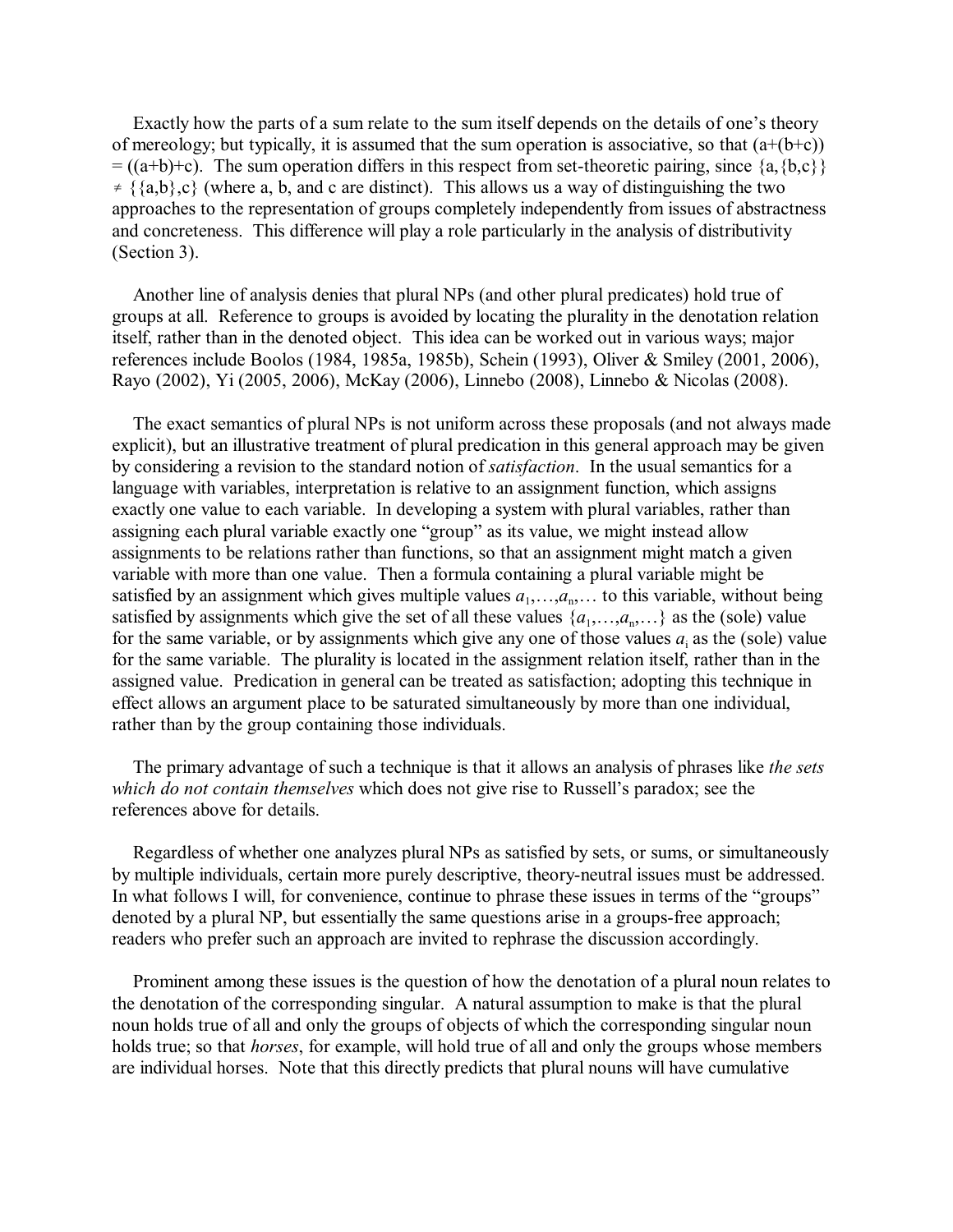reference, on the plausible assumption that for any groups A and B, there is a group whose members include all and only the members of A and the members of B.

However, if we take seriously the idea that a group must contain more than one member, this idea runs into immediate problems with quantificational examples using the determiner *no* (Schwarzschild 1996: 5). Intuitively, a sentence of the form *No A B* is true iff there is nothing of which both *A* and *B* are true. For example (9) should be true only if there is nothing of which *horses* and *in the corral* both hold true.

(9) No horses are in the corral.

But suppose there is only one horse. Then there are no groups containing more than one horse, so by our assumption that plural nouns hold only of groups, *horses* does not hold true of anything. This renders (9) automatically true, even if the one horse is in the corral — obviously the wrong result.

This problem is easily solved if we allow plural NPs to hold of individuals, and not just groups. In particular, a plural NP should hold of all the same individuals as the corresponding singular, as well as all groups of such individuals. Then in the case where there is only one horse, the plural noun *horses* will hold true of it, and (9) is correctly predicted to be false if the horse is in the corral. $<sup>1</sup>$ </sup>

Adopting such a principle raises the issue of what the "corresponding singular" is for a plural NP, and it must be admitted that there need not always be a corresponding singular, either because of a lexical gap, as in cases like *cattle* or *police*, or because the NP is built up compositionally from a constituent plural noun and its modifiers or complements, rather than pluralized directly from a singular NP, as in *people who owned this car*. We cannot treat this as holding of exactly those individuals who owned the car, and all groups of such individuals, since the car may have been owned collectively by a group. Rather, we take *people* to hold of all individual people and groups of people, and *who owned this car* to hold of all groups and individuals who owned the car, and let the whole phrase hold of those groups and individuals who meet both conditions.

#### *1.2. Approaches to mass denotation*

A mass noun like *water* is frequently assumed to hold true of all and only the individual portions of water — with no assumption that an individual "portion" must be physically separated in any way. Thus, *water* will hold of the water in the top half of my glass, as well as the water in the bottom half, and the water in the top three quarters, and the water occupying the glass as a whole. Nor need portions be physically contiguous; the water in two separate glasses

<sup>&</sup>lt;sup>1</sup> Chierchia (1998b) defends the idea that plural nouns hold only of groups by assigning a more complex denotation to *no*: Rather than taking *no*(A,B) as true iff A and B do not overlap, he takes it as true iff  $\pi(A)$  and B do not overlap, where  $\pi(A)$  is the set of all subsets and members of the union of all groups in A (and singletons of members of A). But in the case just described, the plural noun denotation A is empty, so this more complex procedure gains us nothing; incorrect truth conditions are still assigned.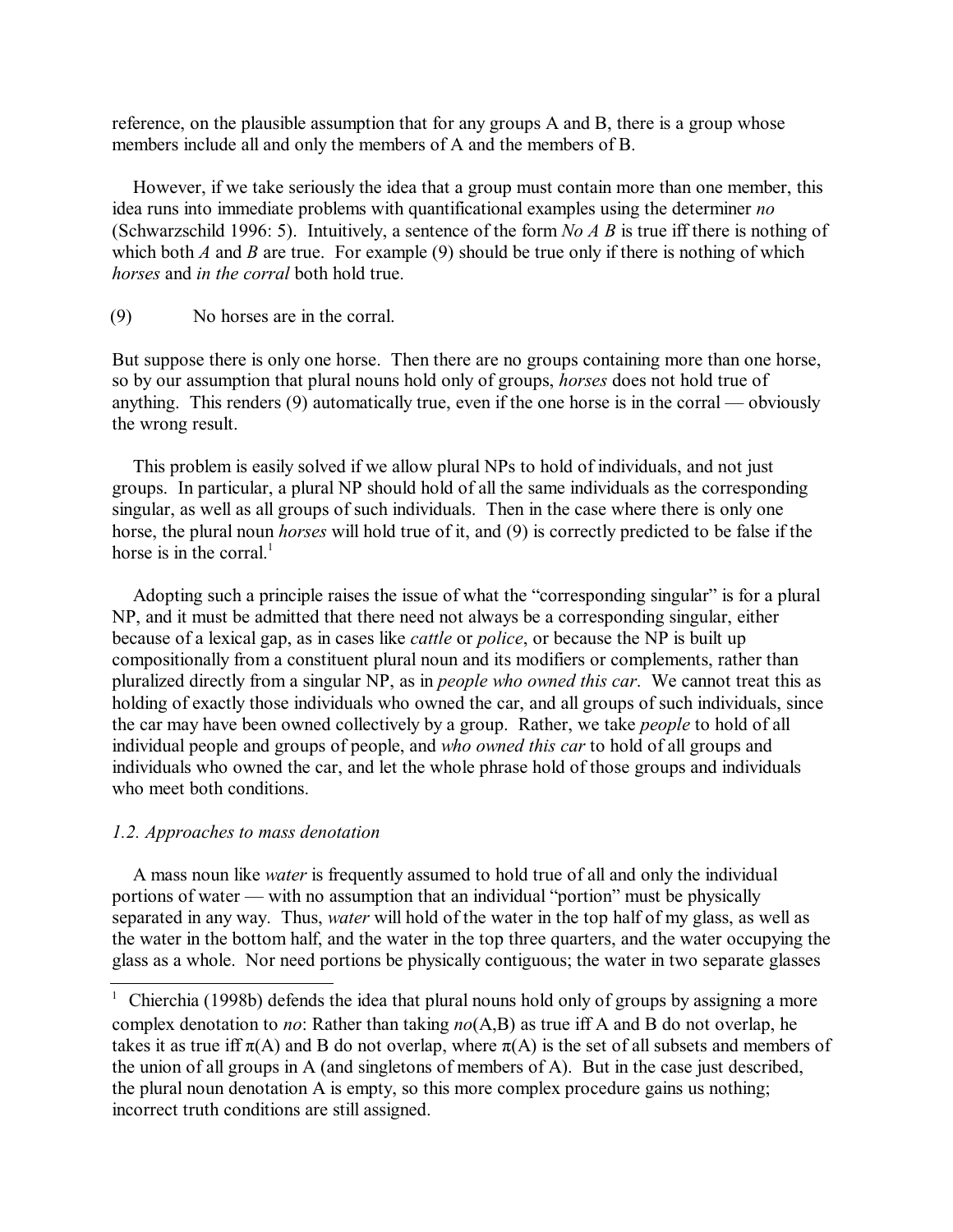may be considered together as a portion of water, of which the noun *water* holds true. Assuming, then, that for any two portions A and B, there is a portion A+B consisting of them, we may stipulate that mass nouns are cumulative, holding of A+B whenever they hold of A and of B.

Since plurals also show the cumulative reference property, this will not distinguish mass nouns from plurals, or explain the differences between them, such as the ability of plurals but not mass nouns to combine with numerals. It is therefore sometimes assumed that mass nouns, but not plurals, show *distributive reference*, also sometimes known as *divisive reference* (not to be confused with Quine's *divided reference*) or *Cheng's condition* (after Cheng 1973): If a mass noun holds of A, and B is a part of A, then the mass noun holds of B as well.

Some analyses go further, and require that mass nouns be *non-atomic*; that is, that for each A of which the mass noun holds, there is some B which is a proper part of A, of which the mass noun also holds. This implies that mass noun denotations have no minimal parts; one may "divide" them without limit.

If a noun's denotation is cumulative, distributive, and non-atomic, we may call it *continuous*. Much of the attraction of analyzing mass nouns as denoting continuously is that it offers an explanation for why mass nouns do not combine with numerals: One may divide their denotations in any arbitrary fashion into any number of parts, so there is no basis for counting.

Unfortunately, a condition requiring continuous denotation does not achieve even initial plausibility in the case of complex mass NPs like *water covering the floor*, since some water could easily cover the floor without all its parts covering the floor. Yet such complex mass NPs fail combine with numerals and other count determiners, just as simple mass nouns do.

Moreover, it is quite debatable whether even lexical mass noun denotations are really nonatomic; the individual hydrogen and oxygen atoms constituting an  $H_2O$  molecule would not seem to be water, for example. (It should be cautioned that the issue here is not whether they would be water if separated from each other and released as gas, but whether they are water when still part of the  $H_2O$  molecule — perhaps a trickier issue.) One may claim that even if mass noun denotations are not actually continuous, the language portrays them as if they were (see especially Bunt 1985); but this would seem to imply that much of our ordinary talk using mass nouns is literally false, a consequence many semanticists would want to avoid.<sup>2</sup>

A different approach to semantically distinguishing count and mass nouns is to regard the mass nouns as holding of portions of material, while count nouns hold of more abstract objects constituted of that material. Link 1983 is a particularly influential proponent of this approach.

<sup>&</sup>lt;sup>2</sup>It may also be objected that certain highly general count nouns like *thing* or *event* would also seem to allow arbitrary divisions of their denotations; but the ease with which these nouns combine with numerals suggests that the pragmatic context may provide some more specific division on any occasion of use, so that their denotations in context are not actually continuous.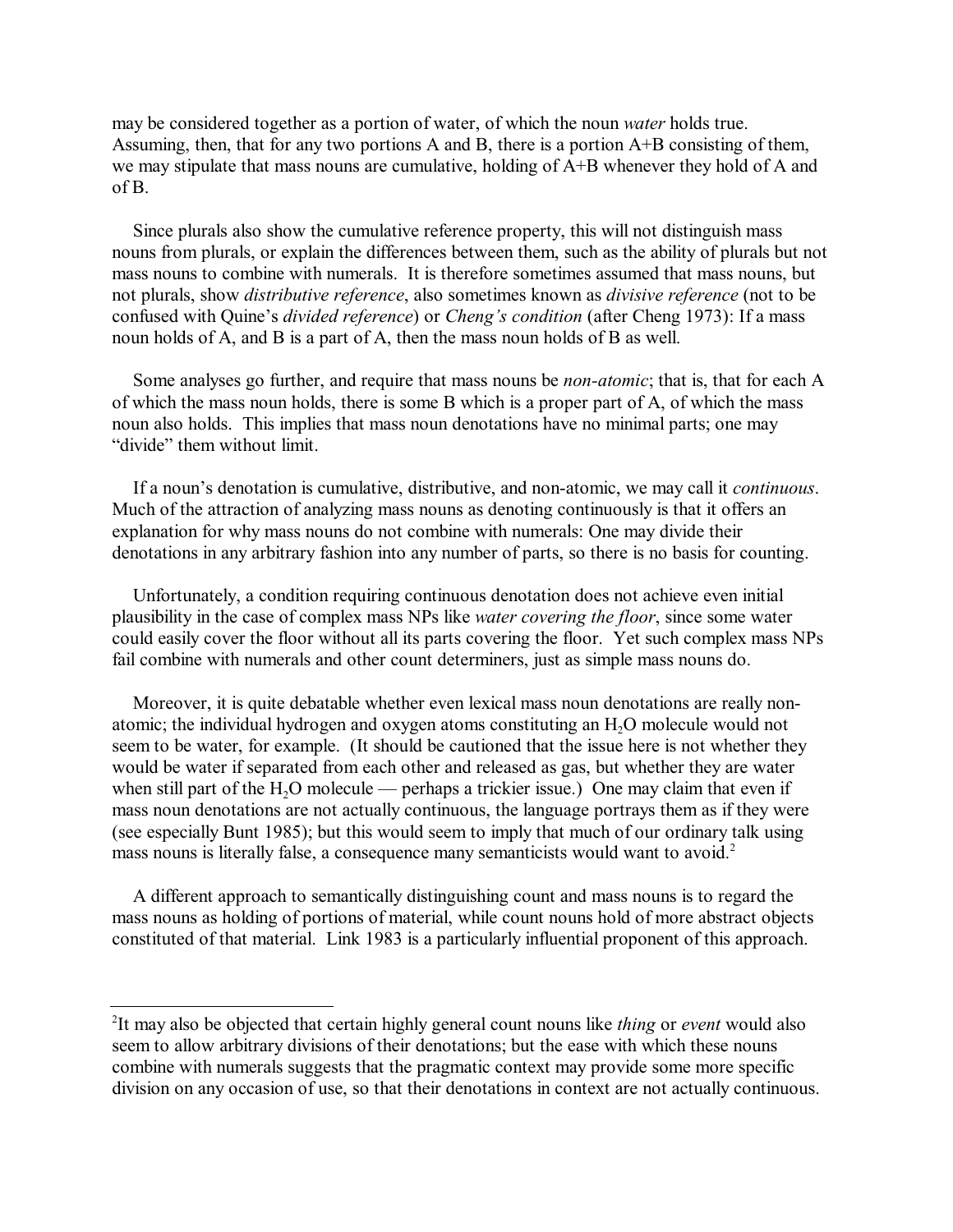This way of drawing the distinction allows an easy solution to the "gold ring" paradox: It may be that a ring is gold, and that the ring is new, but that the gold is old. If we distinguish between the ring and the gold which constitutes it, there is nothing to prevent one from being new and the other from being old.

The philosophical merits of claiming that physical objects like rings are distinct from the portions of material of which they are constituted may be debated. But in addition, the proposal makes sense only under the very narrowest construal of the term *mass noun*, under which it refers only to those nouns which can function as names of physical substances. Even though *chair* is a count noun and *furniture* is, by most definitions, a mass noun, one hesitates to say that chairs are constituted of furniture in the way that rings are constituted of gold, or that a chair can be new while the furniture it is constituted of may be old.

A third approach to the semantics of the mass-count distinction, advanced especially by Chierchia (1998a, 1998b), is to claim that mass nouns are essentially just lexical plurals, so that the part/whole relation on the denotata of mass nouns coincides with the subgroup relation on the denotata of plurals. Under Chierchia's approach, a mass noun like *change* is (nearly) identical in denotation to the plural noun *coins*; the mass noun *footwear* is (nearly) identical in denotation to *shoes*, etc.

An analysis which drew no distinction at all between mass nouns and lexical plurals would face several problems: First, there are clear examples of lexical plurals which are not mass, such as *police* and *cattle*. Second, mass nouns and plurals do not combine with the same determiners, and may not give equivalent truth conditions even when they do. (*Most change is copper*, for example, may be understood as claiming that the copper coins exceed the other coins in some measure such as weight or volume, while *Most coins are copper* requires more specifically that the total number of copper coins exceeds the number of other coins.)

Chierchia's proposal addresses challenges like these by allowing that mass nouns are not in fact completely indistinguishable in denotation from plurals: plural nouns hold only of groups and never of individuals, while mass nouns may hold of both. But as pointed out in Section 1.1 above, claiming that plural nouns cannot hold of individuals makes the semantics of determiners like *no* highly problematic; until an adequate solution to this problem is offered, this general strategy for representing the mass-count distinction must be regarded as questionable.

A fourth approach to the semantics of mass NPs treats them not as predicates at all, but as singular terms denoting sums. *Water*, for example, would not be treated as a predicate holding true of all individual portions of water, but instead as something like a name, denoting the sum or fusion of all such portions. The inability of mass NPs to combine with numerals can then be explained in the same way as the inability of proper names to combine with numerals: it makes no sense to count a single object, as opposed to a set.

The analogy to proper names must not be pushed too far, since proper names have little or no ability to combine with quantifiers, while mass NPs combine with a wide variety of quantifiers, including some which are dedicated just to this purpose. But as stressed by Roeper (1983), Lønning (1987), Higginbotham (1994), this approach can explain a number of otherwise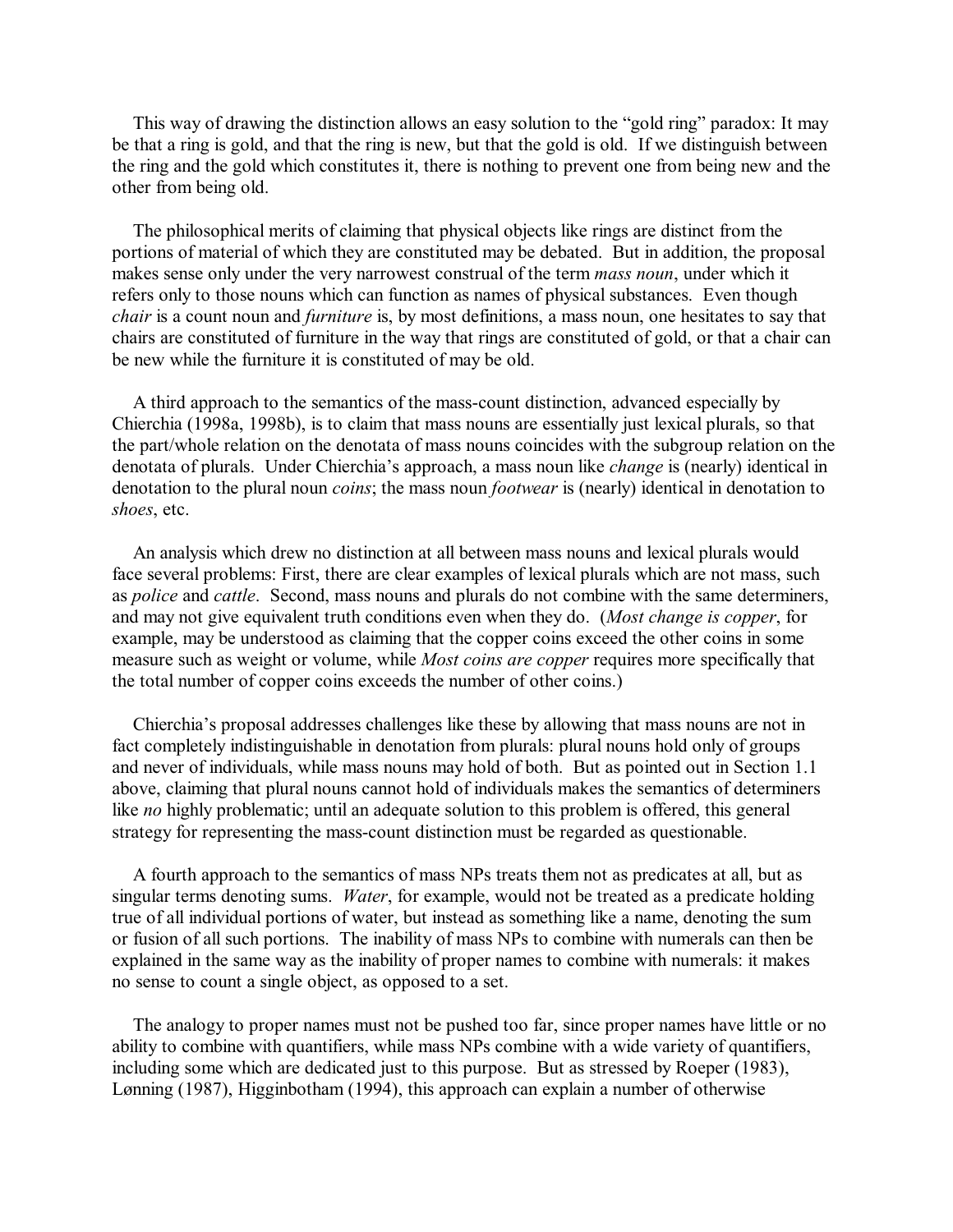puzzling facts about mass quantification, if we assume that the domain of possible mass NP denotations forms a Boolean algebra; this is discussed in Section 2.2 below.

### **2. Issues in the denotation of mass and plural DPs**

By a "DP" we mean a phrase consisting of an overt or covert determiner, together with an NP, such as *that water*, *a horse*, or *all books written by Mark Twain*.<sup>3</sup> In this section we also discuss the semantics of plural and mass NPs when these are analyzed as serving directly as arguments to a verb or other predicate.

#### *2.1. Bare plurals and mass nouns*

As already mentioned in Section 0.1, plural and mass nouns are distinguished from singular count nouns in English by their ability to appear "bare," with no overt determiner; and show a parallel alternation in interpretation among existential, generalizing, and kind-level readings, depending on the type of predicate with which they combine (illustrated in (4) to (6) above).

The starting point for most modern literature on this pattern is Carlson (1977a,b), which argued that bare plurals and mass nouns are interpreted unambiguously as something like proper names of kinds.

In this analysis, the existential interpretation exhibited in examples like (4) is not due to a different reading of the bare NP, but is built into the semantics of the predicate with which it combines: We relate each kind to the "stages" which realize it via a relation R, then represent *were stealing my corn*, for example, as  $\lambda x \exists y[R(x,y) \&$  *stealing-my-corn*(y)]. This predicate can then apply to the kind "raccoons" collectively, to yield truth conditions to the effect that there is at least one realization of this kind that was stealing my corn.

Likewise, individual-level predicates like *are sneaky* are analyzed as containing a hidden generic operator, allowing them to take kinds as arguments while generalizing about the individuals realizing those kinds, as in (5). (Carlson 1989 replaces this operator with one taking scope over entire sentences.) Kind-level readings like those in (6) result from a straightforward application of the predicate to its argument, with no hidden quantification.

A major argument for this approach is that it correctly predicts that the existential quantifier associated with bare plurals and mass nouns always takes the narrowest possible scope. Thus (10)a. has only the reading which allows everyone to have read different books about caterpillars, while (10)b. is ambiguous, and admits a reading which requires everyone to have read the same book about caterpillars — an unexpected difference if the bare plural *caterpillars* expressed existential quantification as part of its internal semantics:

- (10) a. Everyone read books about caterpillars.
	- b. Everyone read a book about caterpillars.

 $3$ The term 'DP' is usually understood as implying that the determiner is the head of the phrase, but this assumption will not play a significant role in our discussion.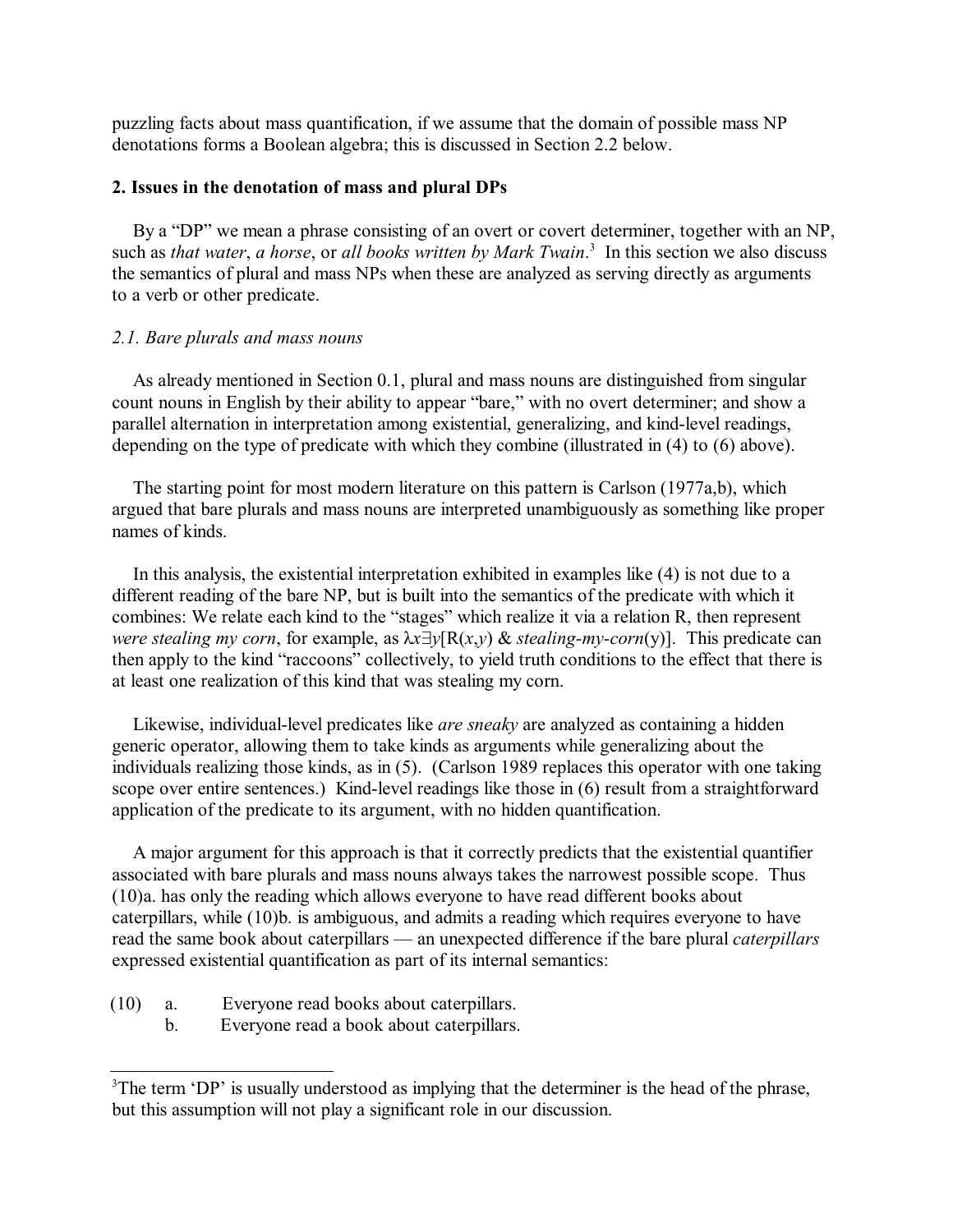A second argument comes from the fact that kind-level, individual-level and stage-level predicates can be conjoined to take a single bare plural or mass argument:

(11) Raccoons are widespread, sneaky, and have been stealing my corn.

If bare plurals were treated as ambiguous between existential, generalizing and collective readings, examples like this would seem to impose conflicting requirements on how to interpret the bare plural subject; but if bare plurals are unambiguously kind-denoting, such examples are expected.

A popular alternative analysis, developed in Wilkinson (1991), Krifka & Gerstner-Link (1993), and Diesing (1992), claims that bare plurals and mass nouns are interpreted as plural indefinites when they combine with stage- or individual-level predicates as in (4) or (5). Indefinites are interpreted as contributing free variables to the semantic representation, with no quantificational force as part of their internal semantics, as in Discourse Representation Theory (Kamp 1981) or File Change Semantics (Heim 1982). The variable contributed by an indefinite may be "accidentally" bound by a quantifier in the surrounding context, such as the adverb *usually* in (12)a., to yield truth conditions represented roughly as in (12)b.:

- (12) a. Bears usually have blue eyes.
	- b. usually x (bear(x), x has blue eyes)

Or, the variable may be bound by a general operation of existential closure, as in (4). To obtain a generic reading for examples like (5), it is assumed that the variable is bound by a "generic operator" analogous to an adverb of quantification:

(13) GEN x (raccoon(x), x is sneaky)

In Diesing's version of this proposal, it is claimed that existential closure takes place at the level of VP; bare plural or mass subjects of stage-level predicates are VP-internal (perhaps because the external argument of a stage-level predicate is a Davidsonian event variable, as argued by Kratzer 1995), hence existentially bound. Subjects of individual-level predicates are VP-external, hence available for binding by the generic operator or other quantifiers. On the assumption that quantificational determiners must take scope higher than the existential closure operation on VP, this correctly predicts Carlson's generalization that the existential quantification associated with bare plurals in examples like (10)a. always takes narrow scope.

This approach has an advantage over Carlson's in that it predicts that bare plurals are available for binding by adverbs of quantification, as in (12); such sentences require some extra stipulation if bare plurals are unambiguously kind-denoting. On the other hand, Carlson's analysis has an advantage in predicting the conjoinability of kind-level with stage-level and individual-level predicates, as in (11); if bare plurals combining with stage- and individual-level predicates are indefinite rather than kind-denoting, some extra stipulation must be given for these examples.<sup>4</sup>

Chierchia (1998a) gives additional arguments defending a Carlsonian analysis over this kind of <sup>4</sup> alternative.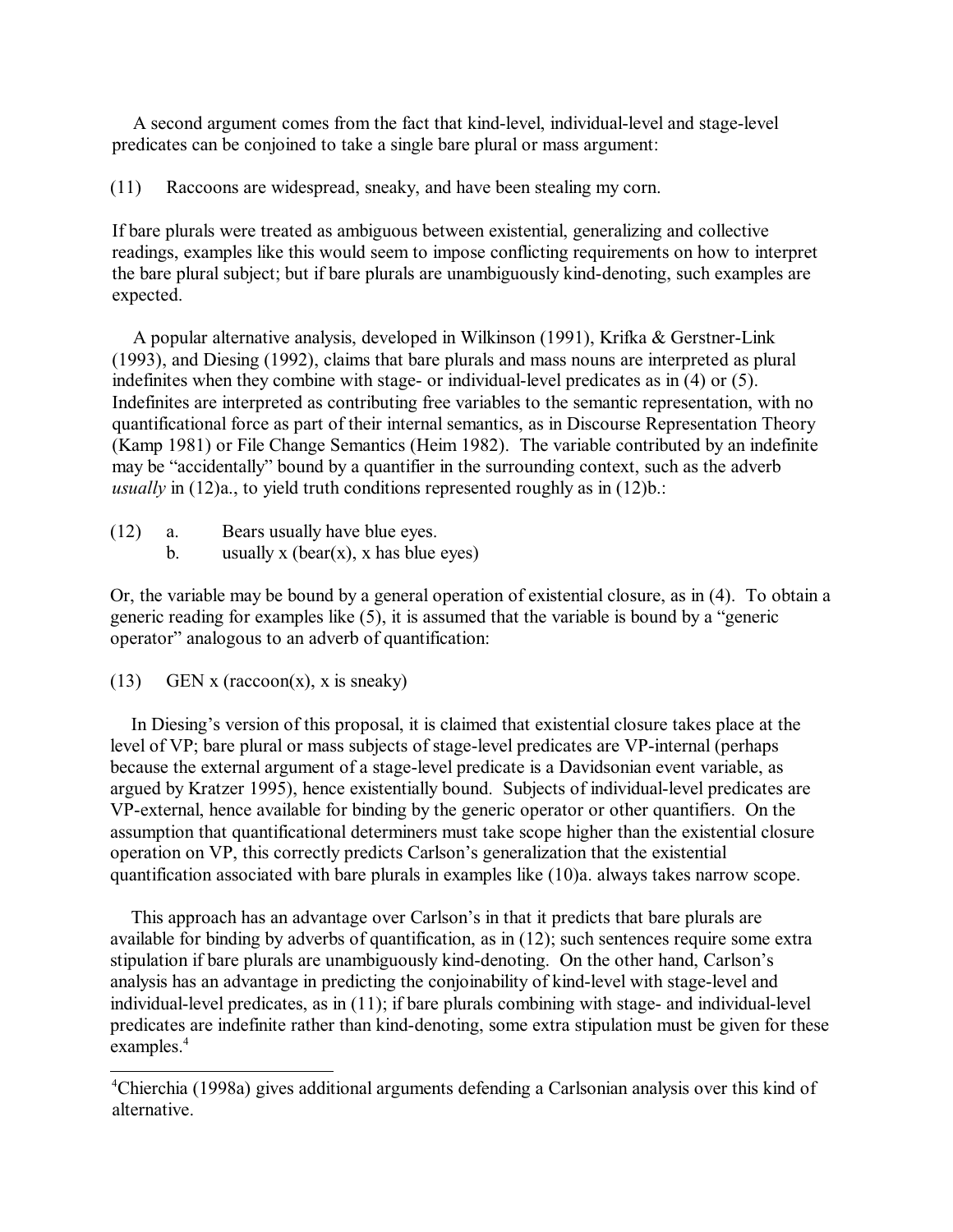A syntactic issue regarding bare plurals and mass nouns is whether they are DPs with an implicit determiner, or simply NPs serving directly as arguments to the verb, with no determiner at all, implicit or explicit. If the latter, it may be necessary to allow that NPs may serve as something like names of kinds. This would force a revision to much of our discussion in Section 1, where it was assumed that NPs were predicates.

Chierchia (1998a,b) suggests that this is a point of parametric variation among languages: In languages like Chinese or Japanese, NPs are unambiguously kind-denoting, so that all NPs may appear bare. To combine such NPs with a determiner requires application of a predicate-forming operation, whose output, Chierchia suggests, is mass; this predicts that in such languages, NPs in general cannot be combined directly with numerals, but require classifiers. In contrast, NPs in languages like French are unambiguously predicates, and never function as names of kinds; the prediction is that French NPs may not appear without a determiner. Languages like English allow NPs to function both as predicates and as names of kinds, according to whether they are count or mass. Mass nouns may thus appear bare, while (singular) count nouns may not. Plural marking on a count noun serves to form the name of a kind from a predicate, allowing plurals to appear bare as well.

#### *2.2. Quantified plurals and mass nouns*

Plural DPs with quantificational determiners such as *many*, *few*, *most*, *all*, etc. differ from singular DPs in allowing quantification over groups. But there appear to be several different kinds of quantification over groups involved, and trying to give a unified account of all of them is a significant theoretical challenge.

First, many plural quantifiers allow a reading which involves existential quantification over groups of a size given by the determiner. With certain quantifiers, this reading is most natural when the determiner heads a partitive construction:

- (14) a. Most of the students gathered in the hallway.
	- b. Many of the students gathered in the hallway.
	- c. All of the students gathered in the hallway.

Sentence (14)a., for example, may be paraphrased as "A group consisting of most of the students gathered in the hallway"; analogous paraphrases are available for the other examples.

Similar readings are available for non-partitive constructions, but at least with some determiners, many speakers find these slightly degraded in comparison to partitives:

- (15) a. ? Most students gathered in the hallway.
	- b. ? Many students gathered in the hallway.
	- c. ? All students gathered in the hallway.

Other determiners allow this reading naturally even in non-partitives:

(16) a. Fifty students gathered in the hallway.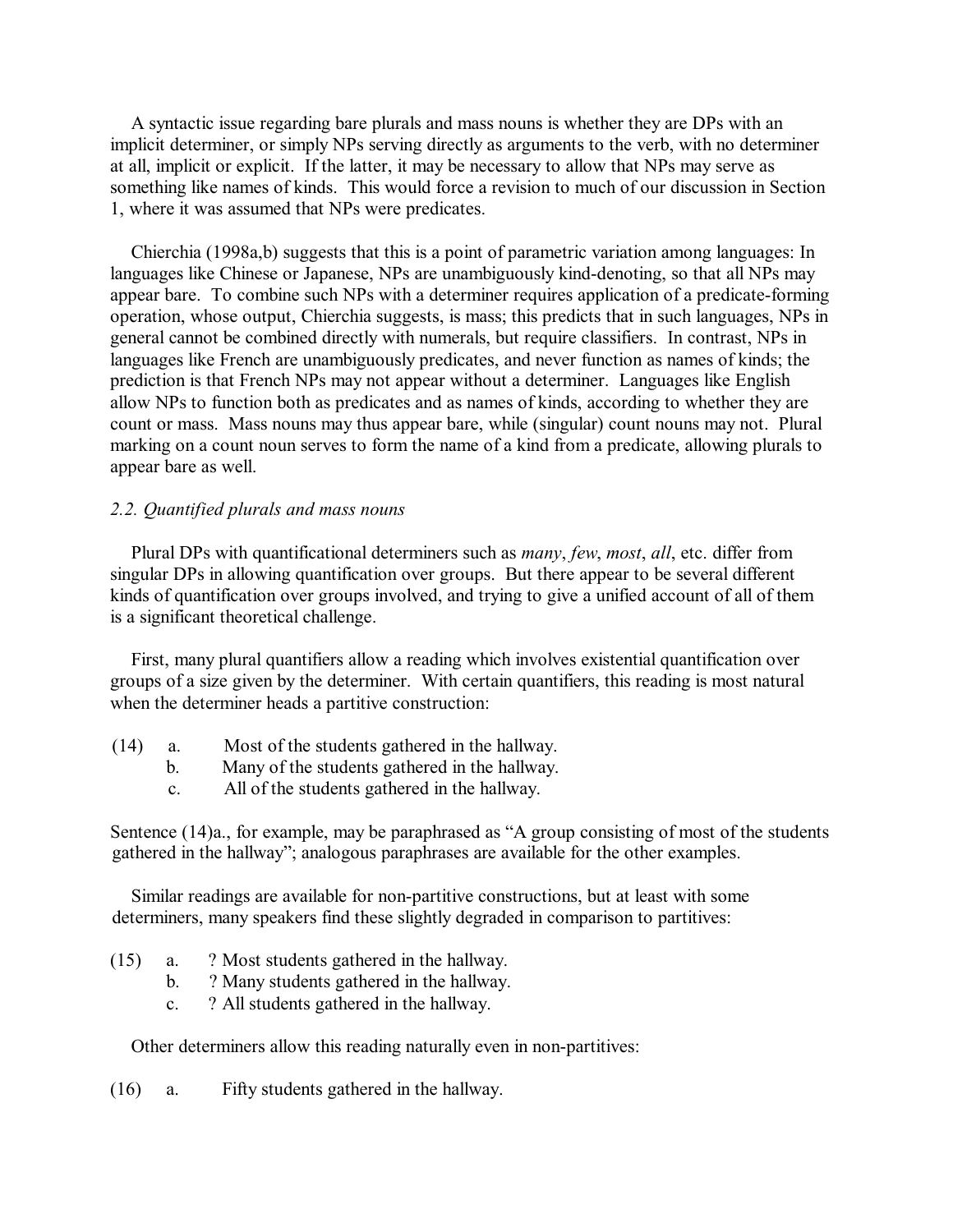b. The students gathered in the hallway.

Existential quantification over groups of the size given by the determiner gives the wrong results for determiners like *few*, *exactly fifty*, and other non-monotone-increasing quantifiers. Sentence (17), for example, does not mean that at least one group consisting of few students gathered in the hallway, but rather that the total number of students who gathered in the hallway is few; (17)b. does not mean that at least one group of exactly fifty students gathered in the hallway, but rather that the total number of students that gathered in the hallway was exactly fifty:

- (17) a. Few of the students gathered in the hallway.
	- b. Exactly fifty students gathered in the hallway.

To obtain correct results in examples like these, the determiner should be analyzed as placing a cardinality restriction on the maximal group satisfying both the NP and the predicate, so that *exactly fifty*, for example, denotes  $\lambda$ *X* $\lambda$ *Y*[| $\cup$ (*X* $\cap$ *Y*)| = 50], where *X* and *Y* range over sets of groups.

An interesting observation due to Dowty (1986), made originally with respect to *all* but equally applicable to many other plural quantificational determiners, is that they do not combine naturally with predicates expressing pure cardinality:

- (18) a. ?? Most of the students are numerous.
	- b. ?? Many of the students are numerous.
	- c. ?? All of the students are numerous.

Dowty suggests that although predicates like *gather* hold only of groups and not individuals, they have "distributive subentailments" concerning the individual members of those groups. If a group gathers in the hall, for example, individual members of the group must come into the hall and remain there long enough that they are all present at a common time. In contrast, a predicate like *be numerous* carries no (non-trivial) entailments about the individual members of the groups of which it holds. The determiner *all* in examples like (14)c. serves to indicate that the subentailments of the predicate hold of each individual member of the group; thus *All of the students gathered in the hallway* requires that each individual student come into the hallway, while *The students gathered in the hallway* permits exceptions. Because *be numerous* does not carry any distributive subentailments for *all* to operate on, (18)c. is anomalous. An analogous explanation could presumably be given for the contrasts between (14)a. and (18)a., and (14)b. and (18)b.

A different kind of quantification over groups is noted by Link (1987). Sentence (19), for example, seems to involve universal quantification over groups of competing companies:

(19) All competing companies have common interests.

In this sort of example, the correct results may be obtained straightforwardly by assigning the determiner its usual semantics in Generalized Quantifier Theory, and letting plural NPs and VPS denote sets containing groups. We let a group be in the denotation of *competing companies* iff its members are companies in competition with each other, and a group be in the denotation of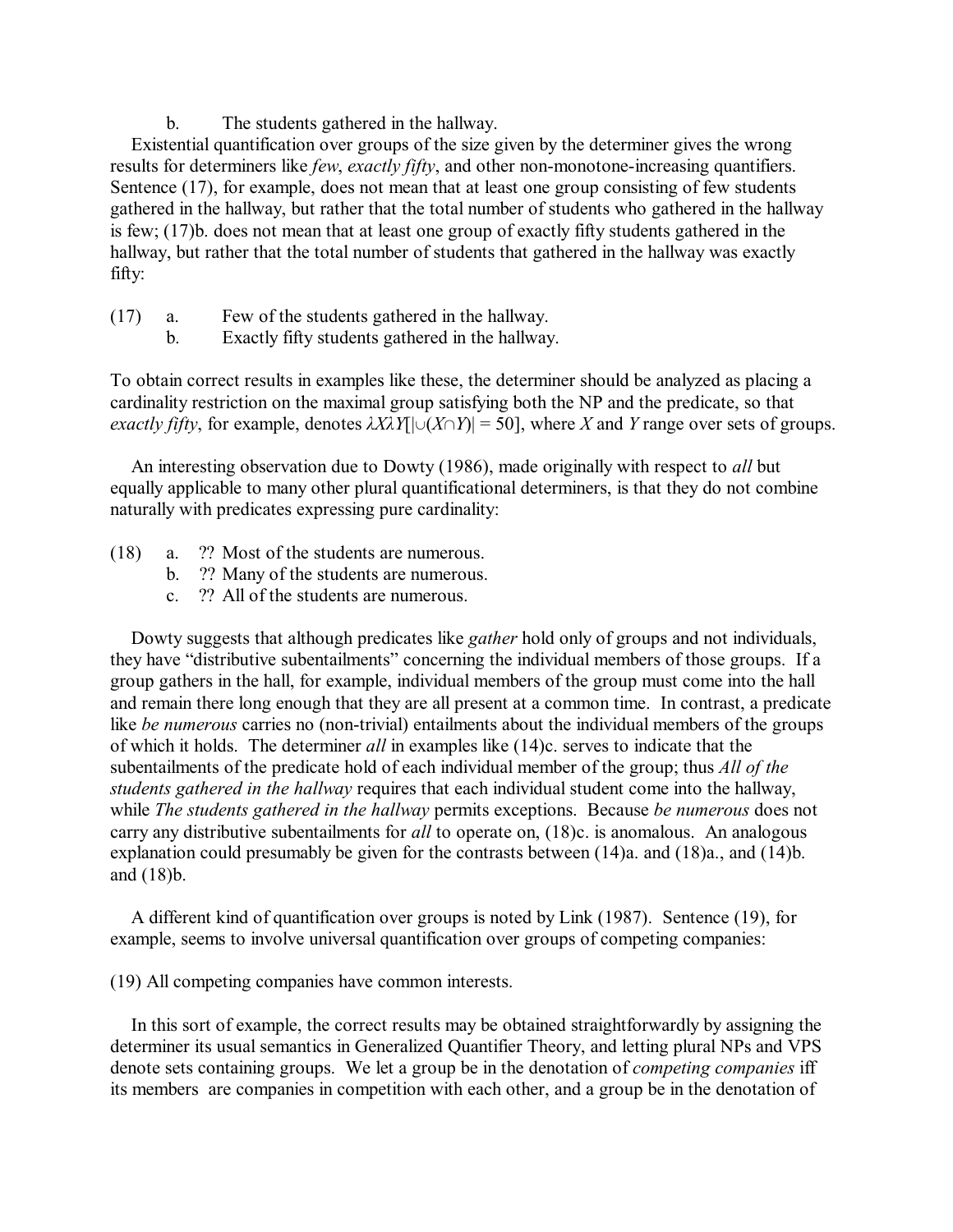*have common interests* iff its members have common interests with each other; the determiner *every* indicates that the former set is a subset of the latter.

However, it should be noted that this kind of reading is generally only available when the NP contains a modifier such as *competing* which forces the NP to hold only of groups. Indeed, if neither the NP nor the VP forces a collective reading, most quantifiers, even if morphologically plural, are most naturally interpreted as quantifying simply over individuals:

- (20) a. Most students wrote a good paper.
	- b. Few students wrote a good paper.

Sentence (20)a., for example, means that the majority of individual students wrote a good paper and (20)b. that few individual students did so.

The definite determiner allows a collective reading even without such modification, as do numerals:

- (21) a. The students wrote a good paper.
	- b. Three of our students wrote a good paper.

One natural interpretation of (21)a. is that the students collaborated in writing a good paper, for example.

If the predicate holds only of groups but the NP does not, the result is slightly anomalous with determiners like *most*, *many*, etc., but allowed with *the* or numerals, as pointed out above in connection with (15) and (16).

As noted by Scha (1981), if more than one plural quantifier is present in a clause, a reading is available involving "cumulative quantification" (not to be confused with the "cumulative reference" property discussed in Section 0, above). Sentence (22), for example, has a reading which claims that the total number of Dutch firms that have an American computer is 600, and the total number of American computers owned by a Dutch firm is 5000:

(22) 600 Dutch firms have 5000 American computers.

Roberts (1987: 148ff.), following unpublished work by Partee, suggests that the cumulative reading is just a special case of an ordinary collective reading in which the predicate takes two groups as arguments, so that (22) means simply a group consisting of 600 Dutch firms stands in the "have" relation to a group of 5000 American computers. But as van der Does (1993:545) points out, this approach does not extend properly to sentences containing certain determiners.<sup>5</sup> There seems no way, for example, to obtain the relevant truth conditions for (23) if we interpret the quantifiers according to their usual semantics and assign them scope in the usual way:

 $\delta$ . The problematic cases appear to be the non-monotone-increasing quantifiers, as noted by van der Does and also by Schein (1993: 167). However, the precise identification of the problematic class depends in part on whether we regard the cumulative interpretation strictly as a separate reading, or as a special case of some more general reading.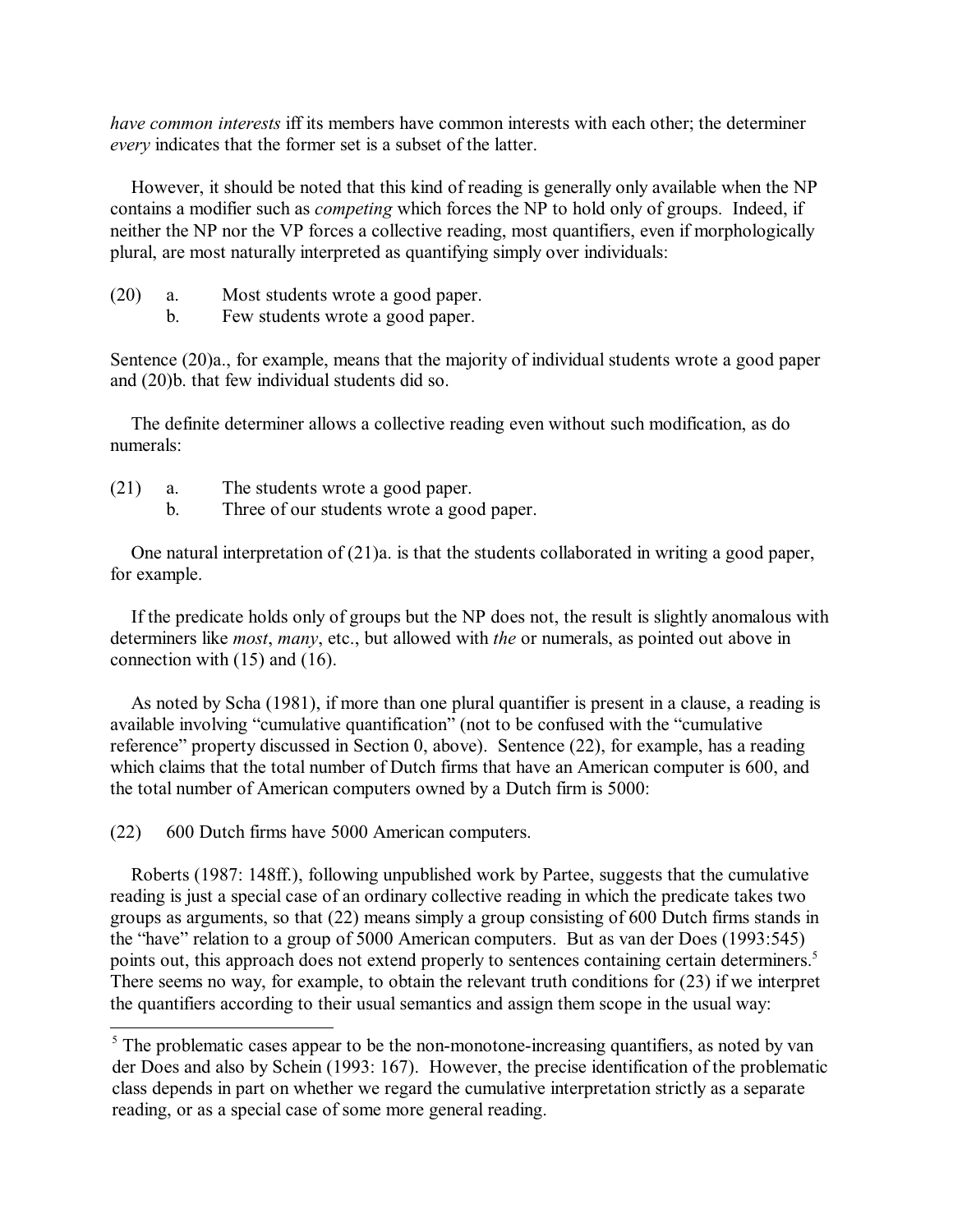#### (23) Fewer than 600 firms own fewer than 5000 computers

Scha's semantics for this sort of example requires an unusual syntactic analysis in which the two determiners combine to form a "compound numerical": in (22), for example, *600* and *5000* combine to form an expression denoting  $\lambda R[|proj_1(R)|=600 \& |proj_2(R)|=5000]$ , where proj<sub>n</sub> maps a relation onto the projection of its  $n^{\text{th}}$  argument place. The two NPs also combine to form a "compound noun," denoting the Cartesian product of the denotations of the NPs which combine: DF×AC. The compound numerical combines with the compound noun to form a complex DP or "noun phrase sequence" denoting  $\lambda R[|proj_1({\{\langle x,y \rangle \in DF \times AC | R(x,y) \}})|=600$  &  $|proj_2({\{\le}x,y\ge}\in DF\times AC|R(x,y)\})|=5000]$ . This may then combine with the 2-place predicate *own* to give the desired truth conditions.

Although the need for compound determiners roughly analogous to what Scha suggested has been independently argued in Higginbotham & May (1981) and related work, many semanticists have viewed this proposal as non-compositional, and a variety of subsequent proposals have been made to interpret such sentences while retaining a more intuitive constituency.

One family of analysis uses special mechanisms to pass information up the tree which would be lost in ordinary semantic composition: Van der Does (1992) employs product types to allow access to NP denotations above the level of the DP, together with several type-shifting operations. Landman (2000) proposes a complex system in which multiple semantic representations are derived in parallel, then combined to form the asserted content of the sentence as a whole. A different family of solutions treats this as an example of branching quantification (Westerståhl 1987, Sher 1990); this requires extending the definition of branching quantification beyond the standard semantics given in Barwise (1979). Schein (1993) appeals to a neo-Davidsonian theory of thematic relations: each argument of the verb corresponds to a separate clause in logical form, over which the corresponding quantifier may take scope; the subject and object quantifiers thus remain scopally independent of one another. The choice among these analyses is a major unresolved issue in the semantics of plurality.

Quantified mass DPs generally fall into two patterns: In the first, a bare mass DP combines with a measure phrase or classifier to form a complex count NP, which may then combine with an ordinary count determiner, as in *two liters of water*, *every loaf of bread*, etc. In the second, the mass NP combines directly with a determiner without a measure phrase or classifier, in which case a mass determiner is required: *much water*, *all bread*.

Measure expressions such as *liter* or *loaf* are most often analyzed in terms of *measure functions*, that is, functions from individuals to real numbers. As stressed by Lønning (1987), Krifka (1989), Schwarzschild (2002), this kind of quantification requires *additive* measure functions, meeting the condition that whenever x and y do not overlap,  $f(x+y) = f(x)+f(y)$ . (Hence \**fifty degrees Celsius of water*.)

Where **liter** is the function mapping portions of material onto their volume in liters and R relates kinds to their realizations as in Section 2.1 above, we may analyze the measure word *liter*, for example, as denoting  $\lambda k \lambda n \lambda x [R(k, x) \& \text{liter}(x) = n]$ . Two liters of water will therefore denote  $\lambda x[R(\text{water},x) \& \text{liter}(x) = 2]$ , the set of individuals realizing the kind "water" and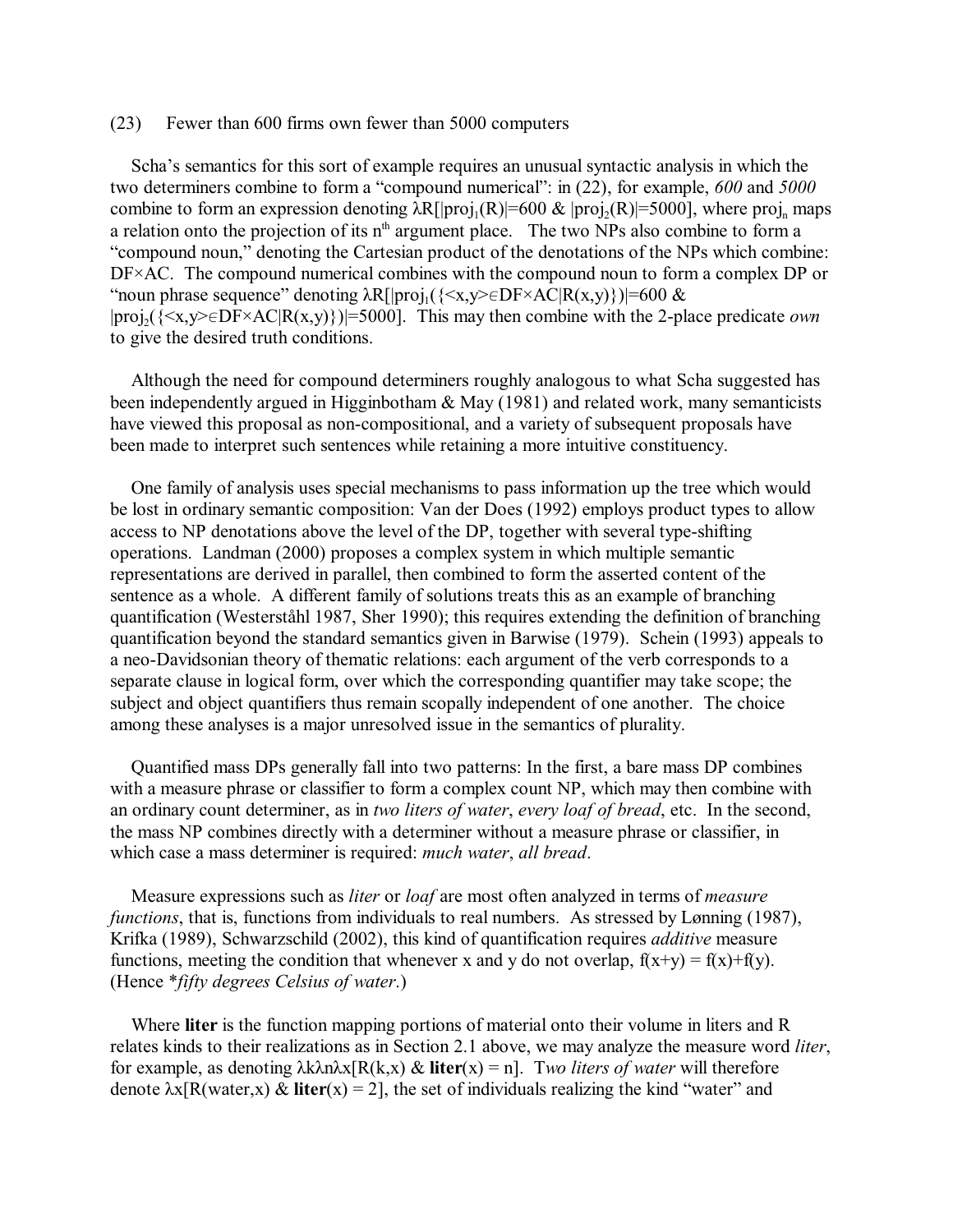measuring two liters. Note that in this analysis, the numeral *two* is not analyzed as a quantificational determiner, but as something more like a proper name denoting the number 2, and serving as an argument of *liter*.

Alternatively, we might treat *liter* as denoting  $\lambda k \lambda x [R(k, x) \& \text{ liter}(x) = 1]$ , so that *liters of water* simply denotes the set of 1-liter volumes of water. (This option must probably be available anyway, to handles examples like *every liter of water*.) We might then allow this to combine with the ordinary determiner *two*; but since every 2-liter volume of water contains many more than two 1-liter volumes of water, this will not give the right results unless we adopt some sort of non-overlap condition, either by revising the semantics or as part of the pragmatic background.

This use of measure functions is extended to noun classifiers of the kind exemplified in Chinese, Japanese and other East Asian languages in Krifka (1995). Sometimes it is claimed that in these languages, all nouns are mass nouns, since they all must combine with classifiers before they may combine with numerals (Chierchia 1998a, 1998b; Krifka 1999). However, even in classifier languages, some sort of mass/count distinction is often detectable (Hundius & Kölver 1983, Cheng & Sybesma 1999).<sup>6</sup>

Direct quantification of a mass NP, with no measure phrase or classifier, is possible in English using quantifiers such as *much*, *little*, *most*, *all*, etc. As noted by Roeper (1983), Lønning (1987), Higginbotham (1994) and others, we do not obtain correct results by treating mass NPs as predicates holding of individual portions of "stuff" as in Section 1.2 above, and treating these quantifiers as binding variables ranging over these portions. Sentence (24), for example, does not mean that for every x, if x is a portion of phosphorus, then either x is red or x is black, since (24) may be true in the case where some portions are only partly red and partly black.

(24) All phosphorus is either red or black.

A related observation, first made by Bunt (1979), is that direct mass quantification normally requires not only the NP, but also the scope of the DP to show cumulative and distributive reference:

- (25) a. Most water is wet.
	- b. \* Most water is heavy.

Exceptions to this generalization have been noted and discussed e.g. by Higginbotham (1994); but these may perhaps be regarded as special cases.<sup>7</sup>

Assuming such a restriction, we may define a sum operation on the extensions of cumulative, distributive predicates: let  $\sigma xP(x)$  denote the sum of all those objects x of which P holds true, providing P refers cumulatively and distributively; and let  $\sigma xP(x)$  be undefined otherwise. We

<sup>7</sup>Of course, the validity of this observation will also depend on the legitimacy of the claim that mass nouns are generally distributive; see Section 1.2 above.

<sup>&</sup>lt;sup>6</sup>The opposite sort of claim, that all nouns are count, is made for Hopi in Whorf  $(1941)$ .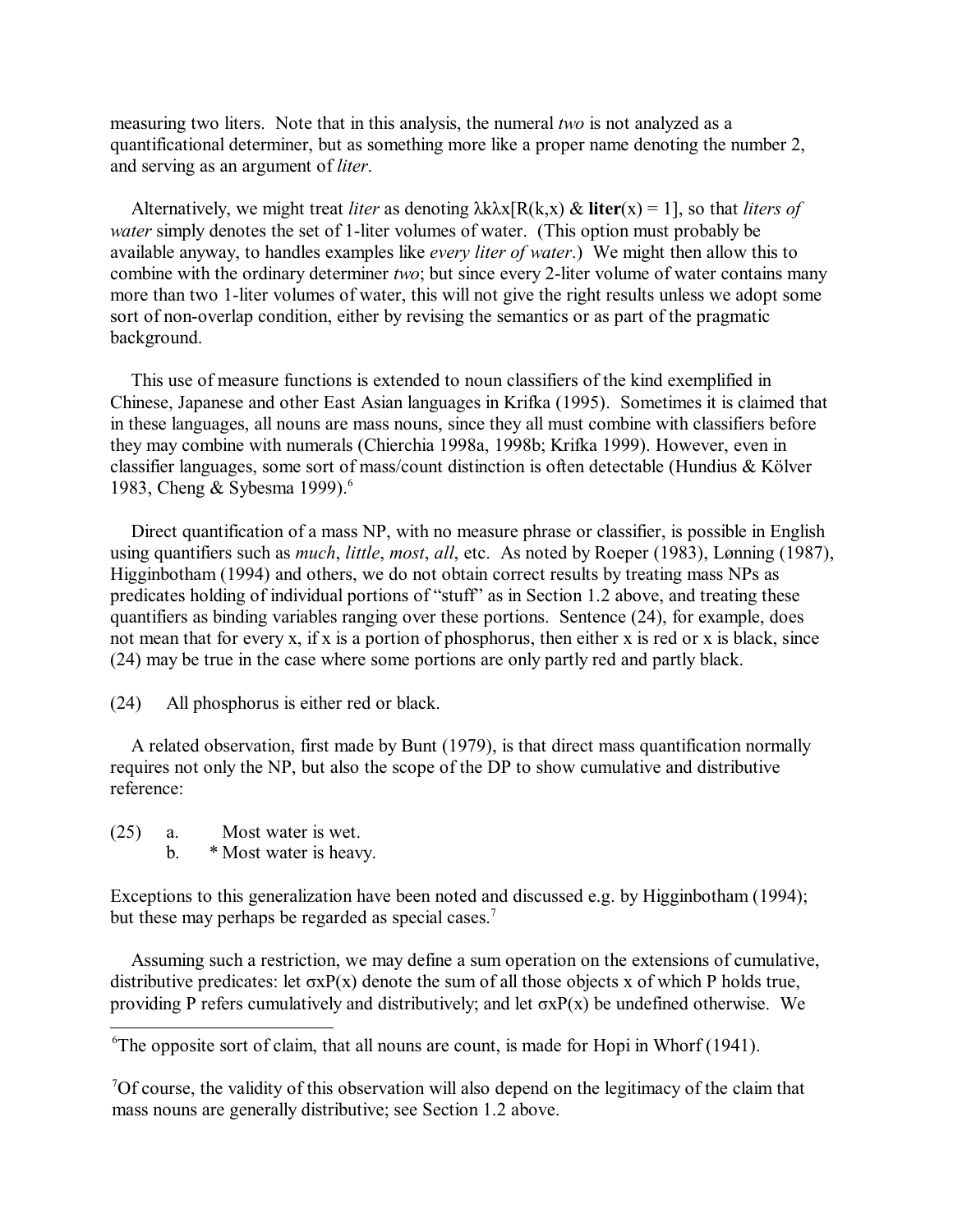apply this sum operation to both the NP and the verbal predicate before combining them with the mass determiner; in effect this treats the determiner as a relation between sums.

Assuming a Boolean part-whole structure on portions, we may now reconstruct the theory of quantification in this Boolean algebra, rather than the power set algebra of the universe of discourse (Roeper 1983, Lønning 1987, Higginbotham 1994). *All*, for example, may be analyzed as holding between two portions x and y iff x is a material part of y, so that  $(25)a$ . is true iff the sum of all water is a part of the sum of all wet material. *Most* may be treated as holding between x and y iff  $\mu(x\wedge y) > \frac{1}{2}\mu(x)$ , where  $\mu$  is some pragmatically salient measure function<sup>8</sup> and  $\wedge$  is the Boolean meet operation.

#### *2.3. Plural and mass definites and conjunction*

A related use of sum operations may be made in the analysis of plural and mass definite DPs and in the analysis of conjoined DPs.

An obvious limitation of Russell's (1905) theory of definite descriptions in terms of unique existential quantification is that it does not apply to plural or mass definites: *The horses are in the corral* does not mean that there is exactly one horse, and *The coffee is in the room* does not mean that there is exactly one portion of coffee (since the coffee in the room may be composed of many smaller portions of coffee). Yet the fact that the same word *the* is used both with singular count NPs and with mass and plural NPs seems no accident; one would hope for a unified semantics.

An idea suggested by Sharvy (1980) and popularized in the linguistics literature by Link (1983), is to replace the Russellian representation of 'The A is/are B' in (26)a. with the adapted representation in (26)b., where ' $\leq$ ' indicates the part-whole relation:

| (26) | $\exists x[A(x) \& \forall y[A(y) \rightarrow x=y] \& B(x)]$      |
|------|-------------------------------------------------------------------|
|      | $\exists x[A(x) \& \forall y[A(y) \rightarrow x \leq y] \& B(x)]$ |

In this analysis, *The coffee is in the room* will be true iff there is a maximal portion of coffee, of which all other portions are part, which is in the room. Assuming that the maximal group of horses has its smaller subgroups and members as parts, *The horses are in the corral* will require this maximal group of horses to be in the corral. But on the assumption that no king of France may contain another as part, *The king of France is bald* will continue to require the existence of a unique king of France: the Russellian truth conditions fall out as a special case.

The maximality condition imposed in this analysis has the effect that the definite description picks out the sum of the extension of the NP, on the assumption that the NP refers cumulatively. If one prefers a presuppositional analysis, the definite determiner may be treated as directly expressing the sum operation, so that 'The A is/are B' is represented as in  $(27)$ :<sup>9</sup>

<sup>&</sup>lt;sup>8</sup>Note that sentences such as *Most of this vodka is alcohol* may vary in truth value depending on whether one measures by weight or by volume.

 $\rm{P}$ The sum operation here should not be construed as requiring that A have the distributive reference property, unlike that used at the end of Section 2.2.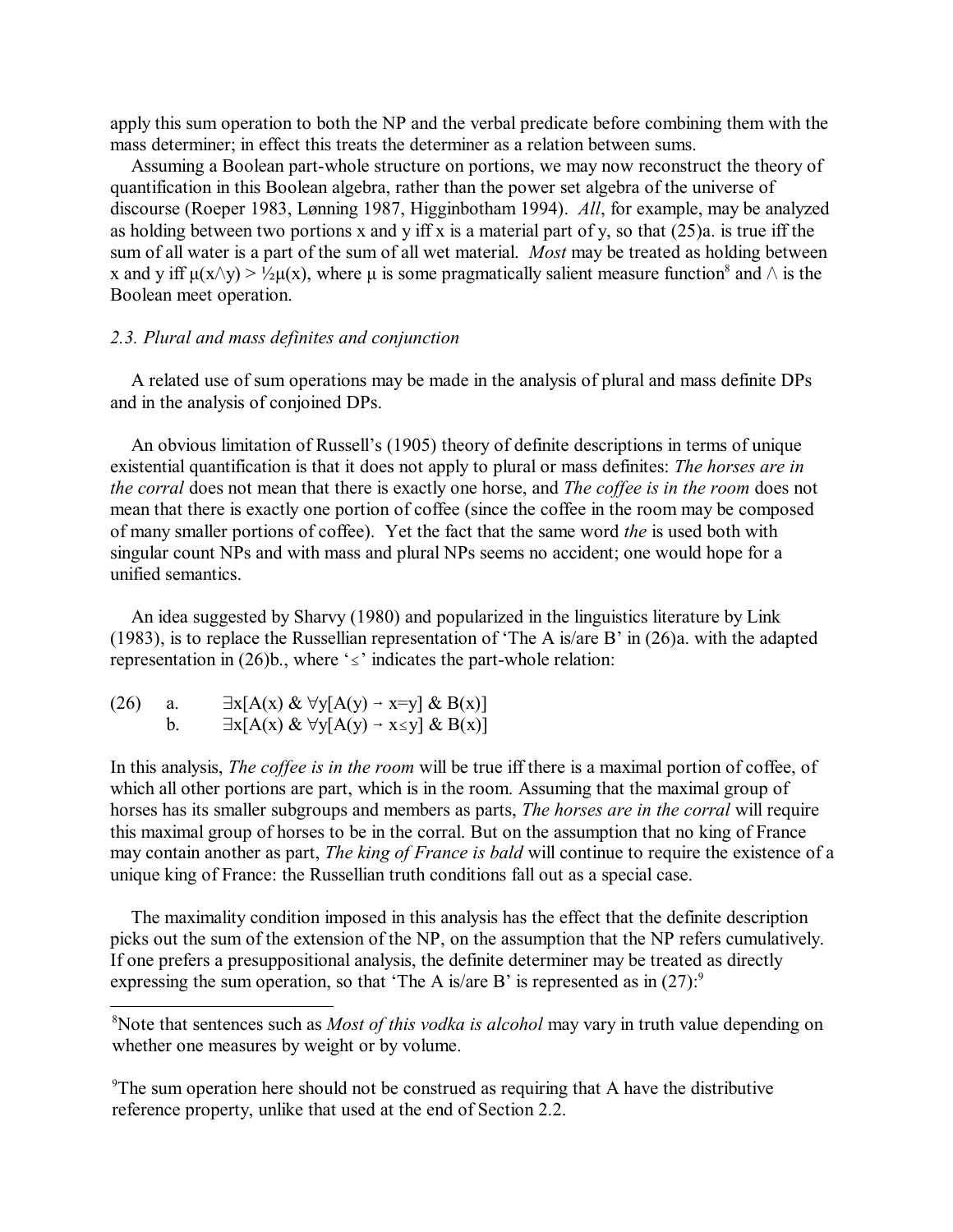# $(27)$  B( $\sigma$ x(A(x))

Then *the A* will be undefined when A is not cumulative; for example if it is a singular count noun with more than one element in its extension.<sup>10</sup>

A related idea is frequently invoked in analysis of conjoined DPs, as in (28):

(28) John and Mary are a happy couple.

The conjunction in this sort of example cannot be reduced in any direct and obvious way to sentential conjunction; (28) does not mean "John is a happy couple and Mary is a happy couple." Instead, most analyses treat the coordinate subject *John and Mary* as referring to the group of John and Mary, and let the predicate *are a happy couple* apply to this group collectively.

Perhaps the simplest way to obtain this result is to treat *and* as ambiguous, between the ordinary truth-functional *and* (or some generalization of truth-functional *and* across a type hierarchy) and a "group-forming" *and* which maps any two individuals to the group consisting of them. This idea dates to ancient times and is represented in the modern literature by Partee & Rooth (1983) and many others; see Lasersohn (1995) for a historical overview.

A number of complications arise in such an analysis. First, "group forming" readings of conjunction are not limited to proper names and other individual-denoting DPs, but also occur with indefinites and other quantificational DPs:

- (29) a. A man and a woman own this house.
	- b. Every student and every professor met to discuss their plans.

Hoeksema (1983, 1988) discusses ways to adapt a group-forming conjunction operation into Generalized Quantifier Theory and Discourse Representation Theory to deal with such examples.

Another complication is that group-forming *and* must sometimes be done "in the argument places" of NPs or other predicates, as in (30):

(30) This man and woman are in love.

This can be accomplished by a suitable type-theoretical generalization of the group-forming conjunction operation (Lasersohn 1995, Heycock & Zamparelli 2005).

But perhaps the most unsatisfying feature of an analysis which claims that conjunction is ambiguous between truth-functional and group-forming *and* is the claim that *and* is ambiguous at

 $10$  Treating definite DPs as referring to sums (whether in a presuppositional analysis or in a quantificational analysis, as in Sharvy's original proposal) will obviously not be appropriate in a theory which locates plurality in the denotation relation rather than the denoted object, such as that of Boolos (1984, 1985a, 1985b), discussed in Section 1.1 above; but Brogaard (2007) shows how to adapt a Sharvy-style analysis of definiteness to this framework.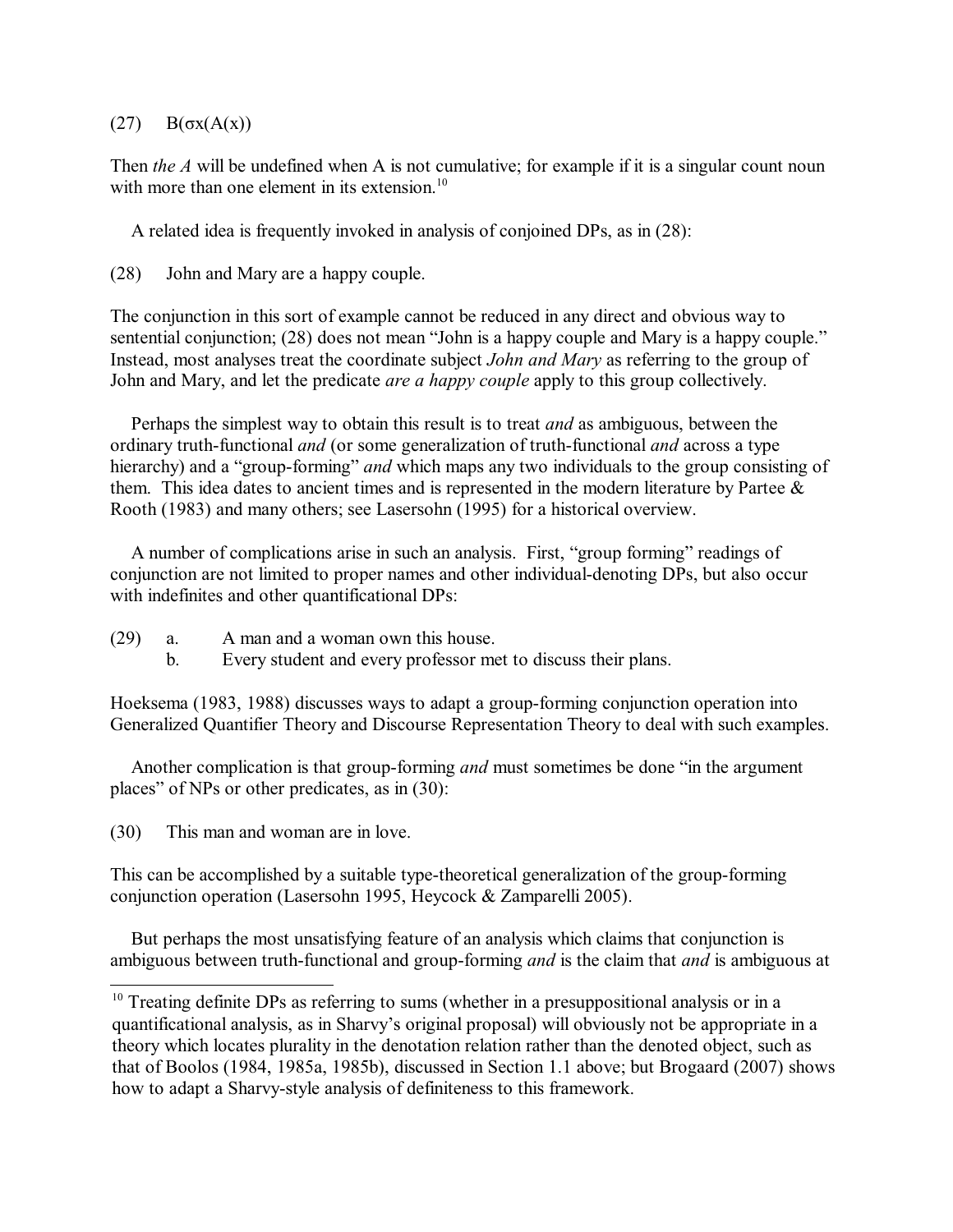all. The putative ambiguity is too systematic and too common cross-linguistically to be accidental; an analysis should at least make clear what these readings have in common which leads them naturally to be expressed by the same lexical item, and ideally should unify their semantics completely.

Lasersohn (1992, 1995) argues that examples like (31) require that the conjunction be analyzed in terms of a group-forming operation on events, and from here that verbal and sentential conjunction in general can be assimilated to group-forming conjunction:

(31) This refrigerator runs alternately too hot and too cold.

Winter (2001) argues for an assimilation in the opposite direction, noting that if one treats proper names as generalized quantifiers in type  $\leq \epsilon, t$ ,  $t$  and allows them to conjoin using the crosscategorial generalization of ordinary truth-functional conjunction in the style of Partee & Rooth (1983), then *John and Mary* denotes the set of sets containing John as a member and Mary as a member; the group of John and Mary is recoverable from this set through a simple type-shifting operation. Conjunction itself is therefore treated as unambiguous; the collective reading is obtained by applying this type-shifting operation to the ordinary conjunction of *John* and *Mary*.

# **3. Collective and distributive readings.**

An important observation about sentences containing plural or conjoined DPs is that they may be understood either *collectively*, as in (32)a. and (33)a., or *distributively*, as in (32)b. and (33)b.:

| (32) |    | Our problems are numerous. |
|------|----|----------------------------|
|      | b. | The children are asleep.   |

- (33) a. John and Mary are a happy couple.
	- b. John and Mary are asleep.

Sentence  $(32)a$ , means that our problems, taken together as a group, are numerous — no individual problem is numerous — and (33)a. means that John and Mary together form a happy couple, not that they each do. In contrast, (32)b. entails that the individual children are asleep, not that the group is somehow asleep without its members being asleep, and (33)b. is interpreted in the same way.

The availability of these collective and distributive interpretations depends in large part on the predicate. Certain predicates, such as *be asleep*, cannot hold of a group without holding of the individual members of the group; others, such as *be numerous*, cannot sensibly apply to an individual.

A third class of predicates may apply both to groups (without necessarily applying to their members) and to individuals: *draw a picture*. Sentences containing this third class of predicates may be understood either collectively or distributively. Hence (34) can mean either that each individual child drew a picture, or that the children collaborated in drawing a picture together: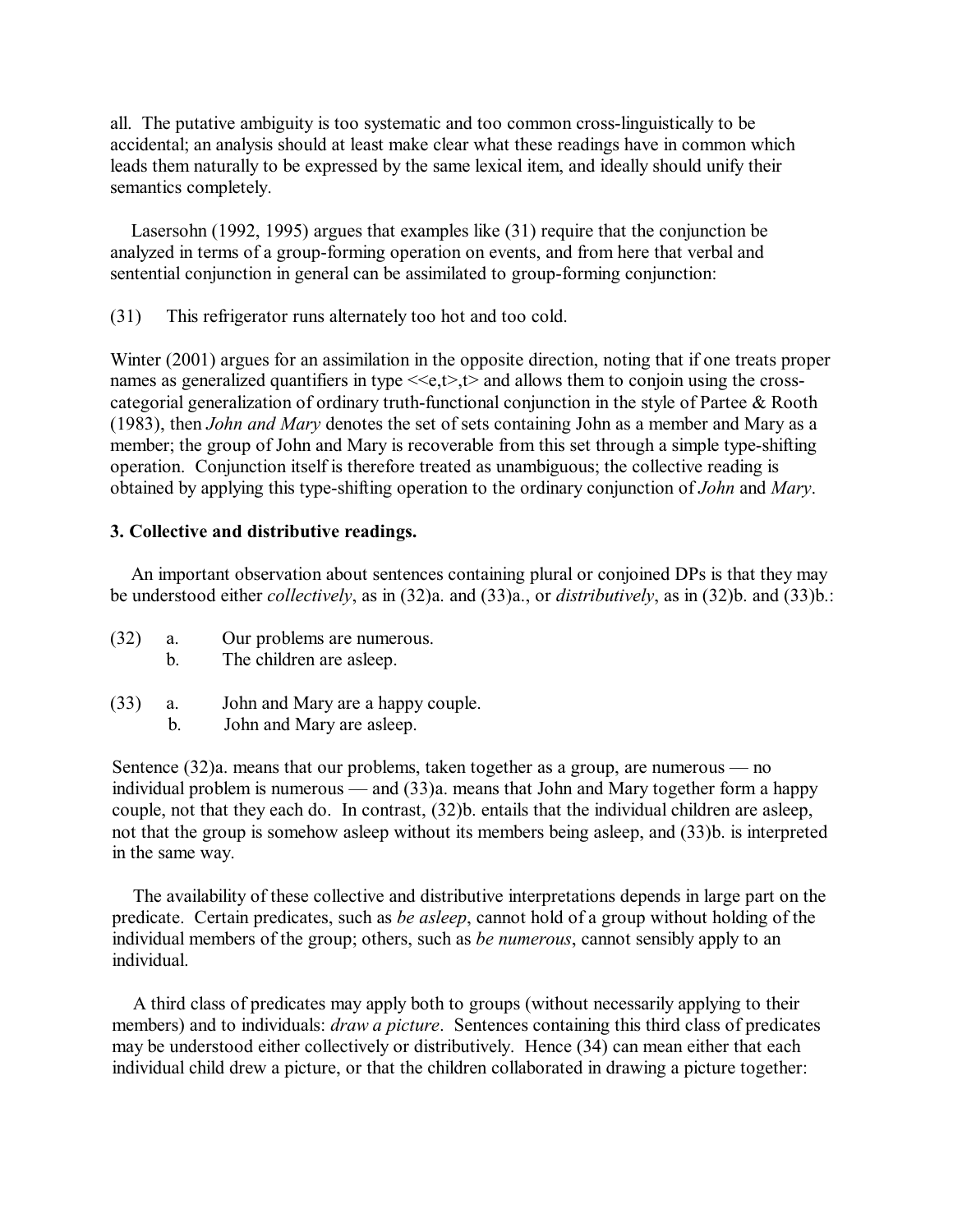(34) The children drew a picture.

In examples with conjoined plural subjects, a distributive interpretation is possible even with predicates which do not sensibly apply to individuals:

(35) The students and the professors met to discuss the issue.

Sentence (35) may be understood as meaning either that the students met to discuss the issue, and so did the professors; or that the students met with the professors to discuss the issue.

Examples like (35) suggest that distributive interpretations do not necessarily involve application of a predicate to individuals as opposed to groups; but rather, application to the members of the group denoted by the DP, whether these members are themselves groups or individuals. Returning to an issue raised in Section 1.1 above, this supports the idea that groupformation is not associative, since an associative operation does not permit the representation of higher-order groups: Where a and b are the students, and c and d are the professors,  $((a+b)+(c+d)) = (a+b+c+d)$  if + is associative.

The idea that group-formation is associative has been defended in the face of such examples by Schwarzschild (1992, 1996), who argues that the denotations of plural DPs may be analyzed as always having a "flat" structure if interpretation is relativized to a pragmatically established cover of the group denoted by the DP, following Gillon (1987). (A *cover* of a set *S* is a set of subsets of *S* whose union equals *S*.) In this style of analysis, a predicate applies to each cell in a pragmatically salient cover of the group denoted by its plural argument. For example, shoes conventionally come in pairs, so we naturally interpret (36) relative to a cover which divides the set of shoes into matching pairs, yielding a reading that each pair of shoes costs \$50, rather than each individual shoe or the group of shoes as a whole:

(36) The shoes cost \$50.

Describing the group whose members are the individual students and the individual professors using a coordinate DP like *the students and the professors* makes salient a cover of this group which divides it into the group of the students and the group of the professors, so that (35) may be interpreted as meaning that the students met, and so did the professors.

It should be noticed that even though a covers-based analysis allows the use of an associative group-formation operation for the denotations of plural DPs, covers themselves have a nonassociative structure:  $\{\{a\}, \{b,c\}\}\$  and  $\{\{a, b\}, \{c\}\}\$  are both covers of  $\{a, b, c\}$ , but must be distinguished from one another. The need for some technique for representing non-associative groupings seems beyond dispute.

Moreover, a covers-based analysis generates non-existent readings in some cases (Lasersohn 1989). If John, Mary and Bill are the teaching assistants, and earned exactly \$7000 each last year, (37) is false, even though each cell in the cover {{John, Mary}, {John, Bill}} earned exactly \$14,000: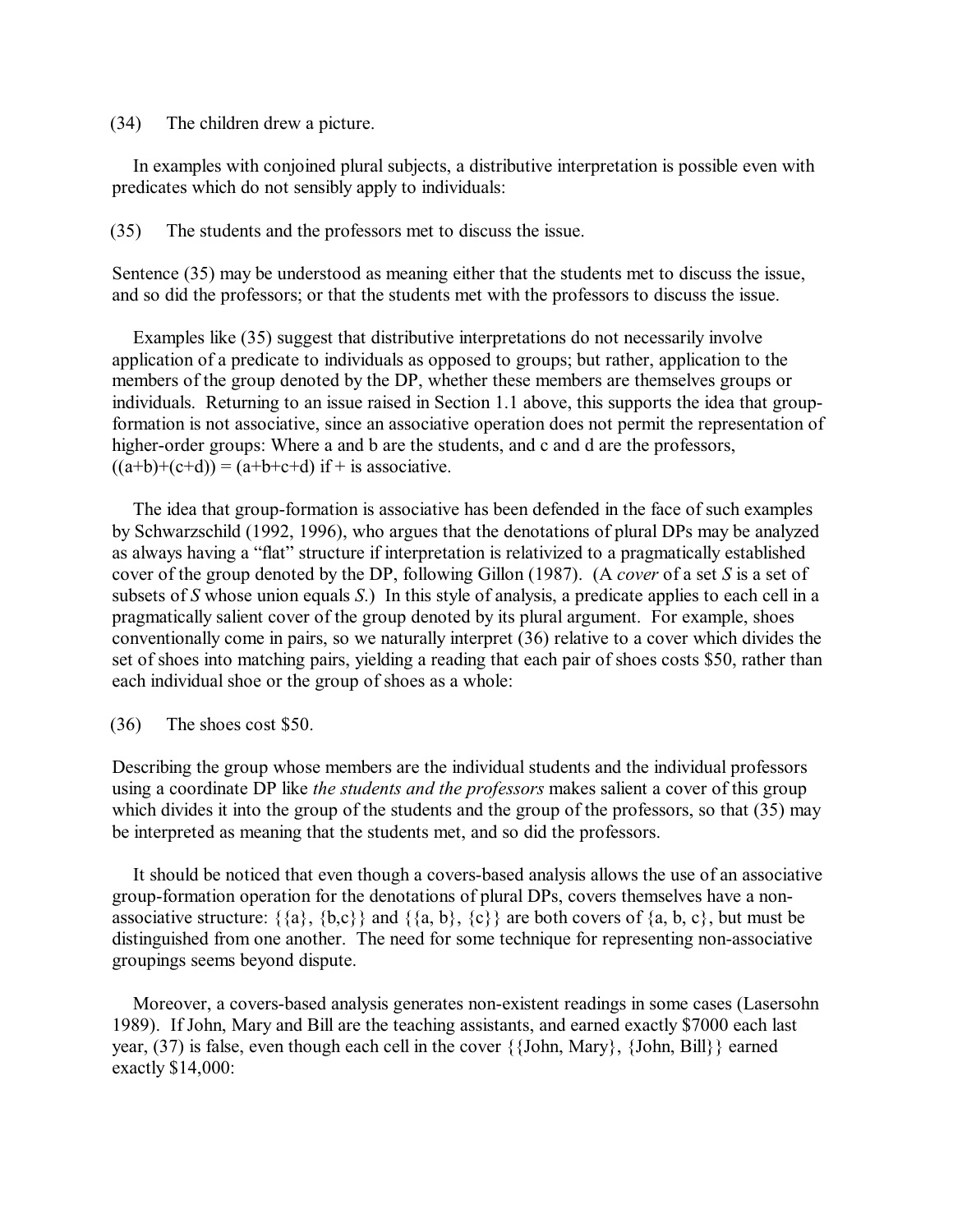(37) The teaching assistants earned exactly \$14,000 last year.

Whether distributive interpretations make reference to covers, or simply involve applying a predicate to each member of the group denoted by its plural argument, the issue arises whether the collective/distributive alternation represents authentic ambiguity, or rather a single reading which is general enough to cover both possibilities. Lasersohn (1995) argues for an ambiguity, based on examples like (38):

- (38) a. John and Mary earned exactly \$10,000.
	- b. John and Mary earned exactly \$5000.

Suppose John and Mary each earned exactly \$5000; then both (38)a. and (38)b. are true. This is easy to explain if there is an ambiguity, since then (38)a. might be true relative to one reading, while (38)b. is true relative to the other. But if there is no ambiguity, we face the paradox that there are two distinct amounts, both of which are *the* exact amount which John and Mary earned — without claiming that in one sense, the exact amount was \$5000, and in another sense, it was \$10,000, since this appeal to different senses amounts to a claim of ambiguity.

As Roberts (1987) points out, an ambiguity is also helpful in explaining patterns of anaphora. Sentence (39)a. may be interpreted as meaning that John and Mary collectively a piano, that they each lifted the same piano, or that they each lifted a potentially different piano. Only the first two readings may be continued as in (39)b., where *it* is anaphoric to *a piano*:

- (39) a. John and Mary lifted a piano.
	- b. It was heavy.

If there is no formal difference between collective and distributive readings — in particular if the third reading of (39)a. is not semantically differentiated from the first two readings — it is difficult to see how rules governing the distribution of discourse anaphors could be coherently stated. Gillon (1987) provides additional arguments for an ambiguity.<sup>11</sup>

Given that an authentic ambiguity exists, the issue arises of where in the sentence it is located. Early analyses often took for granted that DPs were ambiguous between collective and

 $11$ Moltmann (1997: 52) argues against an ambiguity, based on examples like (i):

<sup>(</sup>i) The men lifted the piano individually and together.

The claim is that *lifted a piano* must have a single meaning, compatible with both collective and distributive action, or else it would conflict with one of the adverbs. But this argument only shows that the predicate must have a reading which encodes which individuals and which groups lifted the piano; it does not show that it has a single meaning under which it holds of a group iff that group lifted the piano collectively or each of its members lifted the piano.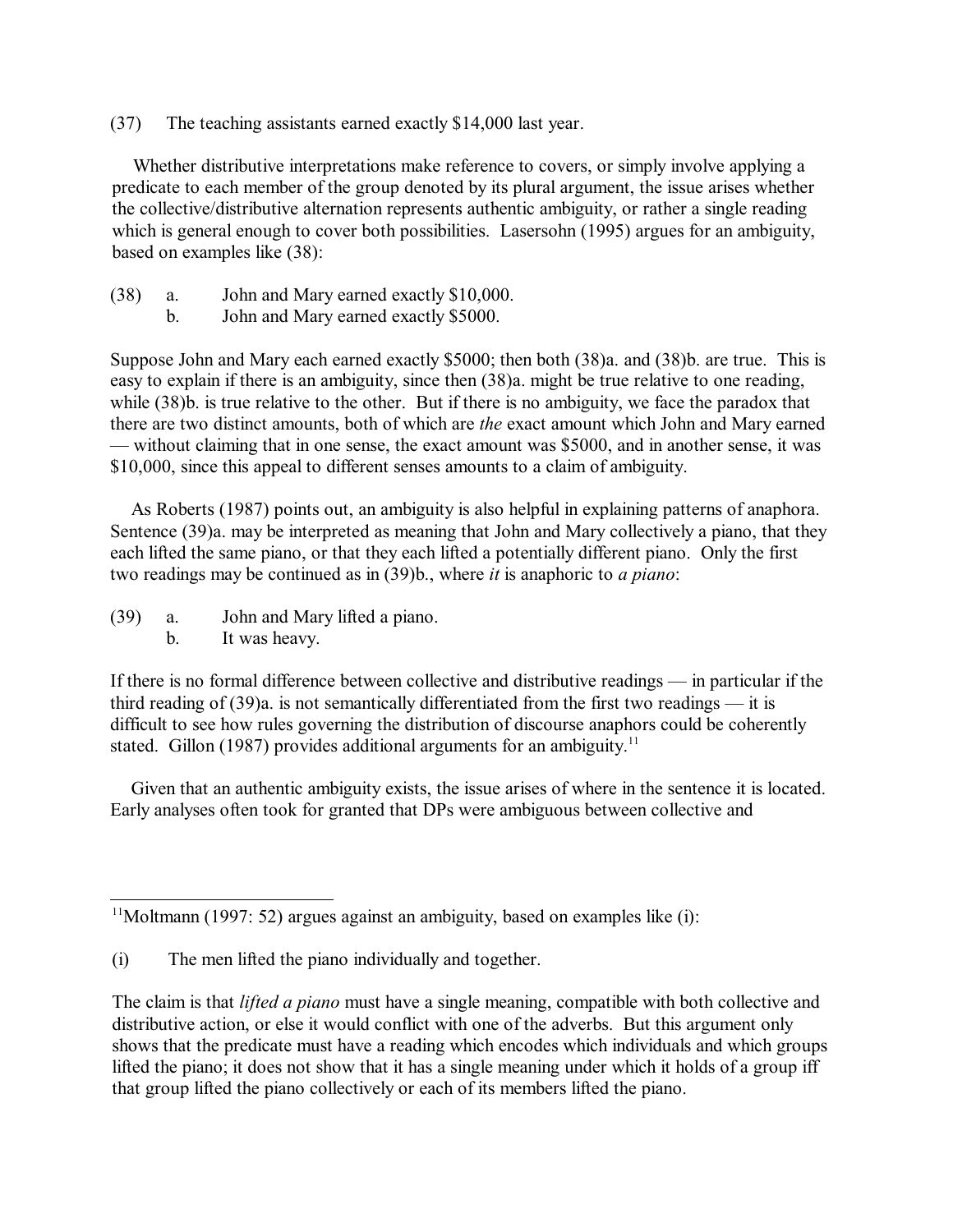distributive readings, but many analyses now attribute the ambiguity to the predicate. A standard argument for this approach, first published in Dowty  $(1986)^{12}$  comes from examples like (40):

(40) John and Mary met in a bar and had a beer.

The natural interpretation is that John and Mary met collectively in the bar, but each had a separate beer; if we locate the collective/distributive alternation in the subject DP, this example would seem to impose conflicting requirements on the interpretation of *John and Mary*. But the correct interpretation may be obtained by locating it in the predicates: under its distributive reading, *had a beer* holds of a group iff each of its members had a beer; this predicate may be sensibly conjoined with *met in a bar* to yield a complex predicate applying to the group of John and Mary.

Frequently, distributive readings are attributed to a hidden operator attached to the predicate, following Link (1991), Roberts (1987); predicates may be ambiguous because this operator may be present or absent. Notated  $\langle \vec{v} \rangle$ , this operator may be defined as in (41), where  $\langle y \rangle$ Ix' means that y is a member of group x:

(41)  $P = \lambda x \forall y[y \Pi x - P(y)]$ 

See Schwarzschild (1996) for an analogous operator making reference to covers. Lasersohn (1998a) generalizes a similar operator type-theoretically to account for distributivity in nonsubject argument places.

A collective reading may be forced by modifying a predicate with an adverbial expression such as *together* or *as a group*. As pointed out by Lasersohn (1990, 1995, 1998b), this presents a problem for analyses in which the extensions of distributive predicates are not distinguishable in principle from the extensions of collective predicates. For example, if John and Mary lifted the piano distributively but not collectively, (42) is false; if they each lifted the piano individually and also lifted it collectively, (42) is true. But in either case, the extension of *lifted the piano* would seem to be the set containing John, Mary, and the group of John and Mary — and if the extensions are identical, there is no way for *together* to operate on them differently to provide distinct truth values in the two cases:

(42) John and Mary lifted the piano together.

Lasersohn suggests that collective and distributive readings may be extensionally distinguished using a hidden event argument, as in Davidson (1967). An event of John and Mary lifting the piano distributively will be composed of smaller events of John lifting the piano and Mary lifting the piano; an event of John and Mary collectively lifting the piano will not. This allows a

<sup>&</sup>lt;sup>12</sup>See Lasersohn (1995: 125) for details concerning the origin of this argument. Example (40) is from Lasersohn (1989).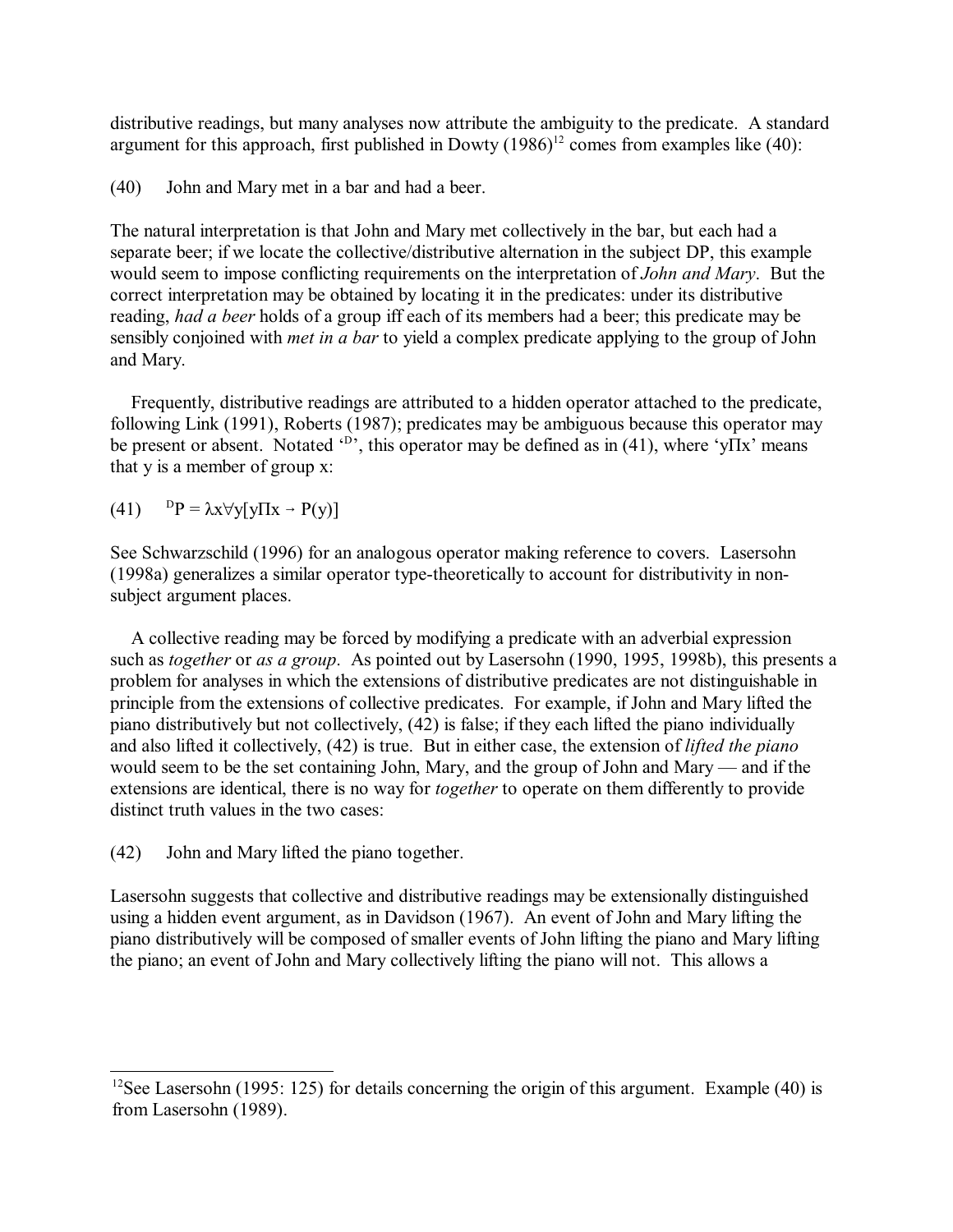definition of *together* as  $\lambda P \lambda g \lambda e[P(g](e) \& \sim \exists e' \exists x [e' \le e \& x \ne g \& P(x)(e')]$ .<sup>13</sup> For alternative analyses, see Schwarzschild (1994), Moltmann (1997, 2004).

### **4. Count and mass in the verbal domain.**

Before concluding, it should be pointed out that various parallels to the count/mass distinction and to the singular plural distinction have been pointed out in the semantics of categories other than NPs and DPs, particularly verbs and adjectives. Bunt (1979) suggests a distinction between count and mass adjectives based on cumulative and distributive reference, and points out that mass nouns are generally constrained to appear with mass adjectives, as discussed in Section 2.2, above. Bach (1986) draws an analogy between the mass/count distinction and the aspectual distinction between telic and atelic event types, a parallel which is exploited in Krifka (1989) to explain the effect of mass or plural arguments of a verb on the aspectual category of a larger verb phrase or sentence in which it appears. Parallels have long been noted between plurality in the nominal system and "pluractional" markers in the verbal system, which attach to a predicate to indicate a multiplicity of events; see Cusic (1981), Lasersohn (1995).

# **References**

Anonymous 1952. *Structural Notes and Corpus: A Basis for the Preparation of Materials to Teach English as a Foreign Language*. Washington, D.C.: American Council of Learned Societies Devoted to Humanistic Studies, Committee on Language Programs.

Bach, Emmon 1986. The algebra of events. *Linguistics and Philosophy* 9: 5-16.

Barwise, Jon 1979. On branching quantifiers in English. *Journal of Philosophical Logic* 8: 47- 80.

Black, Max 1971. The elusiveness of sets. *Review of Metaphysics* 24: 614-636.

Blau, Ulrich 1981. Collective objects. *Theoretical Linguistics* 8: 101-130.

Bloomfield, Leonard 1933. *Language*. New York: Holt, Rinehart and Winston.

Boolos, George 1984. To be is to be the value of a variable (or to be some values of some variables). *Journal of Philosophy* 81: 430-449. Reprinted in: G. Boolos, *Logic, Logic, and Logic*. Cambridge, Massachusetts: Harvard University Press, 1998, 54-72.

<sup>&</sup>lt;sup>13</sup>The definition given here suffices for the reading of *together* which simply enforces collective predication; it differs slightly from the definitions given in Lasersohn (1990, 1995, 1998b), where a major concern is to give a unified semantics for several different readings of *together*, including spatial and "social accompaniment" readings as in *John and Mary sat together* and *John and Mary went to the movies together*.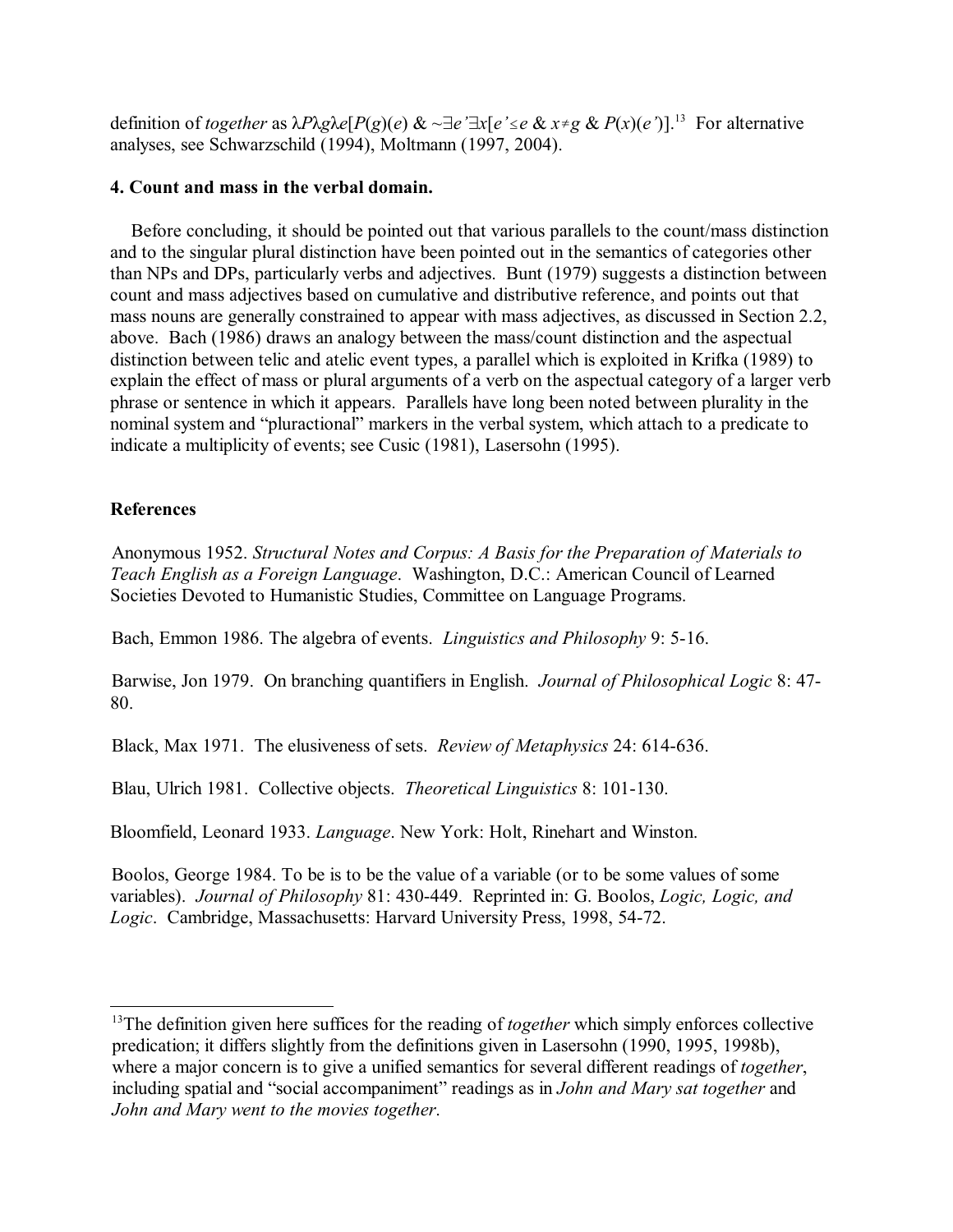Boolos, George 1985a. Nominalist Platonism. *Philosophical Review* 94: 327-344. Reprinted in: G. Boolos, *Logic, Logic, and Logic*. Cambridge, Massachusetts: Harvard University Press, 1998, 73-87.

Boolos, George 1985b. Reading the *Begriffschrift*. *Mind* 94: 331-344. Reprinted in: G. Boolos, *Logic, Logic, and Logic*. Cambridge, Massachusetts: Harvard University Press, 1998, 155-170.

Brogaard, Berit 2007. Sharvy's theory of definite descriptions revisited. *Pacific Philosophical Quarterly* 88: 160-180.

Bunt, Harry C. 1979. Ensembles and the formal semantic properties of mass terms. In: F.J. Pelletier (ed.), *Mass Terms: Some Philosophical Problems*. Dordrecht: D. Reidel Publishing Co., 249-277.

Bunt, Harry C. 1985. *Mass Terms and Model-Theoretic Semantics*. Cambridge: Cambridge University Press.

Burge, Tyler 1977. A theory of aggregates. *Noûs* 11: 97-117.

Carlson, Greg 1977a. *Reference to Kinds in English.* Ph.D. dissertation, University of Massachusetts, Amherst. Reprinted: New York: Garland Publishing, 1980.

Carlson, Greg 1977b. A unified analysis of the English bare plural. *Linguistics and Philosophy* 1: 413-457.

Carlson, Greg 1989. On the semantic composition of English generic sentences. In: G. Chierchia, B.H. Partee & R. Turner (eds.), *Properties, Types and Meaning, Volume II: Semantic Issues*. Dordrecht: Kluwer Academic Publishers.

Cheng, Chung-Ying 1973. Comments on Moravcsik's paper. In: K.J.J. Hintikka, J.M.E. Moravcsik & P. Suppes (eds.), *Approaches to Natural Language: Proceedings of the 1970 Stanford Workshop on Grammar and Semantics*. Dordrecht: D. Reidel Publishing Co., 215-220.

Cheng, Lisa Lai-Shen & Rint Sybesma 1999. Bare nouns and not-so-bare nouns and the structure of NP. *Linguistic Inquiry* 30: 509-542.

Chierchia, Gennaro 1998a. Reference to kinds across languages. *Natural Language Semantics* 6: 339–405.

Chierchia, Gennaro 1998b. Plurality of mass nouns and the notion of "semantic parameter". In: S. Rothstein (ed.), *Events and Grammar.* Dordrecht, Boston, London: Kluwer Academic Publishers, 53–103.

Cresswell, Max 1985. Review of Landman and Veltman (eds.), *Varieties of Formal Semantics*. *Linguistics* 23: 626-634.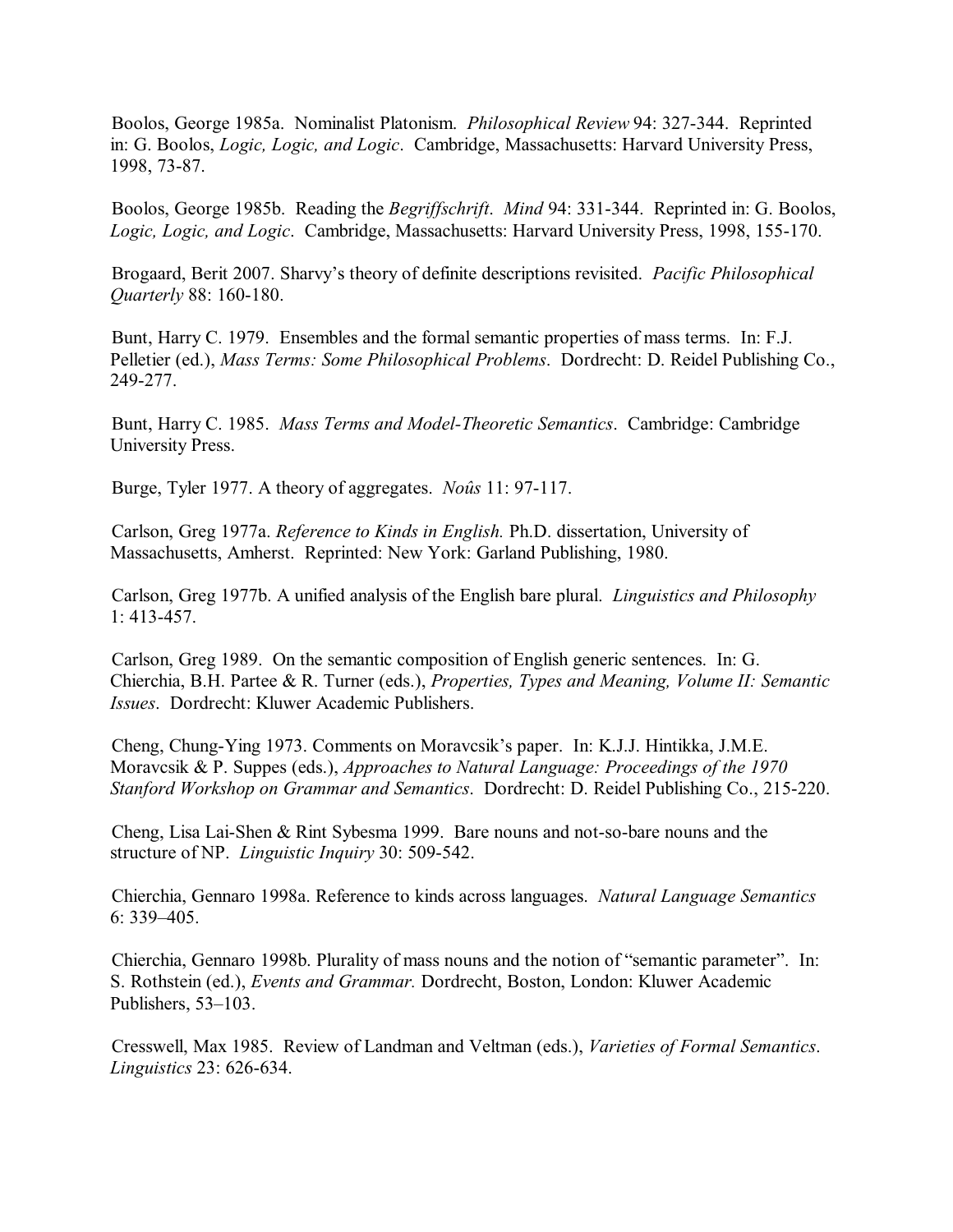Cusic, David 1981. *Verbal Plurality and Aspect*. Ph.D. dissertation, Stanford University.

Davidson, Donald 1967. The Logical Form of Action Sentences. In N. Resher (ed.), *The Logic of Decision and Action*. Pittsburgh: University of Pittsburgh Press, 81–95. Reprinted in D. Davidson (ed.), *Essays on Actions and Events*. Oxford: Clarendon Press, 1980, 105–148.

Diesing, Molly 1992. *Indefinites*. Cambridge, Massachusetts: MIT Press.

Does, Jaap van der 1992. *Applied Quantifier Logics: Collectives, Naked Infinitives*. Ph.D. dissertation, University of Amsterdam.

Does, Jaap van der 1993. Sums and quantifiers. *Linguistics and Philosophy* 16: 509-550.

Dowty, David 1986. Collective predicates, distributive predicates, and *all*. In: F. Marshall (ed.), *Proceedings of the Third Eastern States Conference in Linguistics* (= *ESCOL '86*). Columbus: Ohio State University, 97-115.

Gillon, Brendan 1987. The readings of plural noun phrases in English. *Linguistics and Philosophy* 10: 199-219.

Gillon, Brendan 1992. Towards a common semantics for English count and mass nouns. *Linguistics and Philosophy* 15: 597-639.

Gleason, H.A. 1955. *An Introduction to Descriptive Linguistics*. New York: Henry Holt and Company.

Gleason, H.A. 1965. *Linguistics and English Grammar*. New York: Holt, Rinehart and Winston.

Heim, Irene 1982. *The Semantics of Definite and Indefinite Noun Phrases*. Ph.D. dissertation, University of Massachusetts, Amherst. Reprinted: New York: Garland Publishing, 1988. Heycock, Caroline & Roberto Zamparelli 2005. Friends and colleagues: plurality, coordination, and the structure of DP. *Natural Language Semantics* 13: 201-270.

Higginbotham, James 1994. Mass and count quantifiers. *Linguistics and Philosophy* 17:447- 480.

Higginbotham, James & Robert May 1981. Questions, quantifiers and crossing. *Linguistic Review* 1: 41-79.

Hoeksema, Jack 1983. Plurality and conjunction. In: A. ter Meulen (ed.) *Studies in Modeltheoretic Semantics*. Dordrecht: Foris Publications, 63-84.

Hoeksema, Jack 1988. The semantics of non-Boolean 'and'. *Journal of Semantics* 6: 19-40.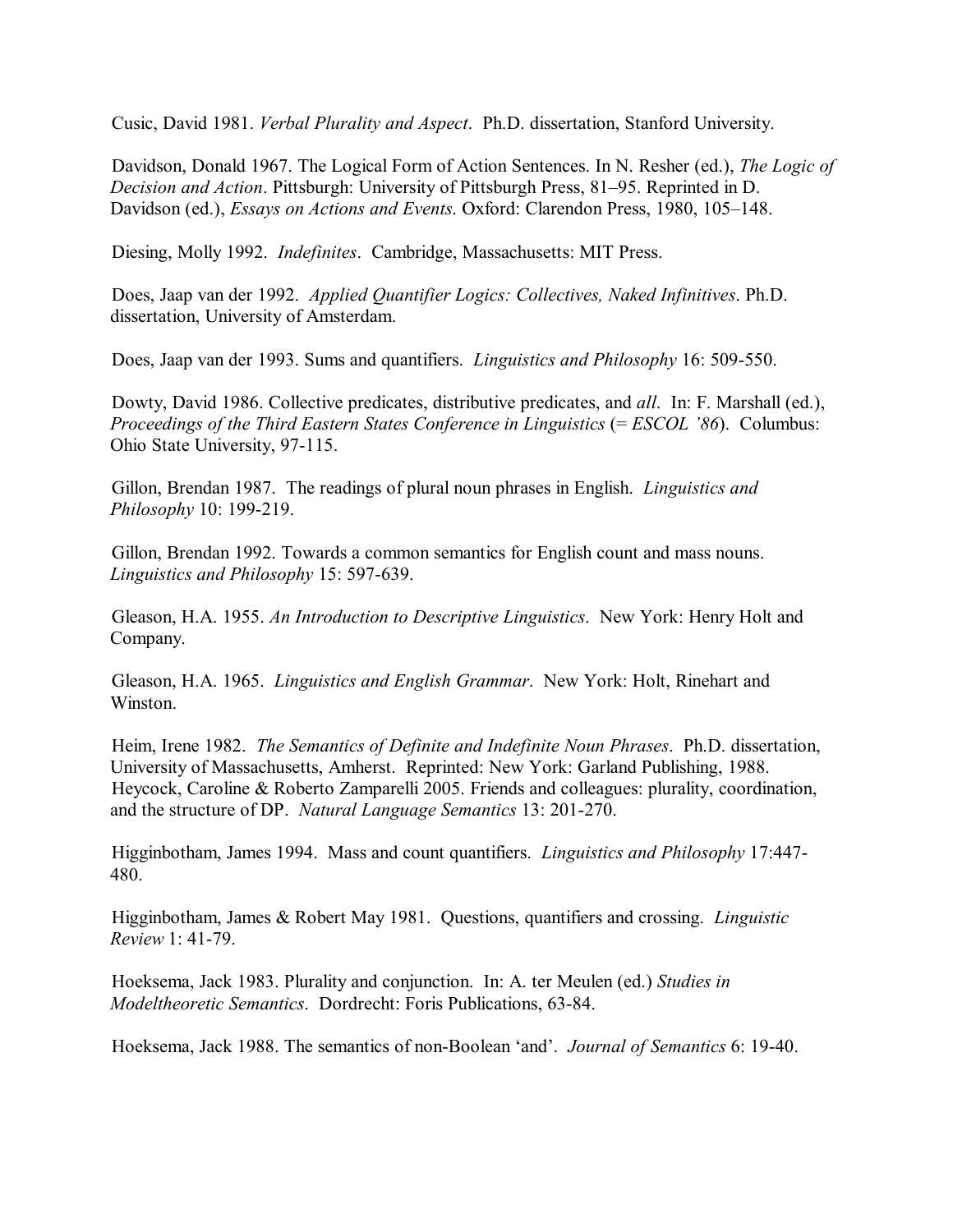Hundius, Harald & Ulrike Kölver 1983. Syntax and semantics of numeral classifiers in Thai. *Studies in Language* 7: 165-214.

Jespersen, Otto 1913. *A Modern English Grammar on Historical Principles, Part II: Syntax (First Volume).* London: George Allen & Unwin, Ltd., and Copenhagen: Ejnar Munksgaard.

Jespersen, Otto 1924. *The Philosophy of Grammar.* New York, London: W.W. Norton & Co.

Kamp, Hans 1981. A theory of truth and semantic representation. In: J. Groenendijk, T. Janssen & M. Stokhof (eds.), *Formal Methods in the Study of Language*, vol. 1. Amsterdam: Mathematisch Centrum, 277-322. Reprinted in J. Groenendijk, T. Janssen & M. Stokhof (eds.), *Truth, Interpretation and Information*. Dordrecht: Foris Publications, 1-42.

Kratzer, Angelika 1995. Stage-level and individual-level predicates. In: G. Carlson & F. Pelletier (eds.), *The Generic Book*. Chicago: University of Chicago Press, 125-175.

Krifka, Manfred 1989. Nominal reference, temporal constitution, and quantification in event semantics. In: R. Bartsch, J. van Benthem and P van Emde Boas (eds.), *Semantics and Contextual Expression*. Dordrecht: Foris Publications.

Krifka, Manfred 1995. Common nouns: A contrastive analysis of Chinese and English. In: G. Carlson & F. Pelletier (eds.), *The Generic Book*. Chicago: University of Chicago Press, 398-411.

Krifka, Manfred 1999. Mass expressions. In: K. Brown & J. Miller (eds.), *Concise Encyclopedia of Grammatical Categories*. Amsterdam: Elsevier, 221-223.

Krifka, Manfred & Claudia Gerstner-Link 1993. Genericity. In: J. Jacobs, A. von Stechow, W. Sternefeld & T. Vennemann (eds.), *Syntax: An International Handbook of Contemporary Research*. Berlin: De Gruyter, 966-978.

Landman, Fred 1989a. Groups, I. *Linguistics and Philosophy* 12: 559-605.

Landman, Fred 1989b. Groups, II. *Linguistics and Philosophy* 12: 723-744.

Landman, Fred 2000. *Events and Plurality: The Jerusalem Lectures*. Dordrecht: Kluwer Academic Publishers.

Lasersohn, Peter 1989. On the readings of plural noun phrases. *Linguistic Inquiry* 20: 130-134.

Lasersohn, Peter 1990. Group action and spatio-temporal proximity. *Linguistics and Philosophy* 13: 179-206.

Lasersohn, Peter 1992. Generalized conjunction and temporal modification. *Linguistics and Philosophy* 13: 381-410.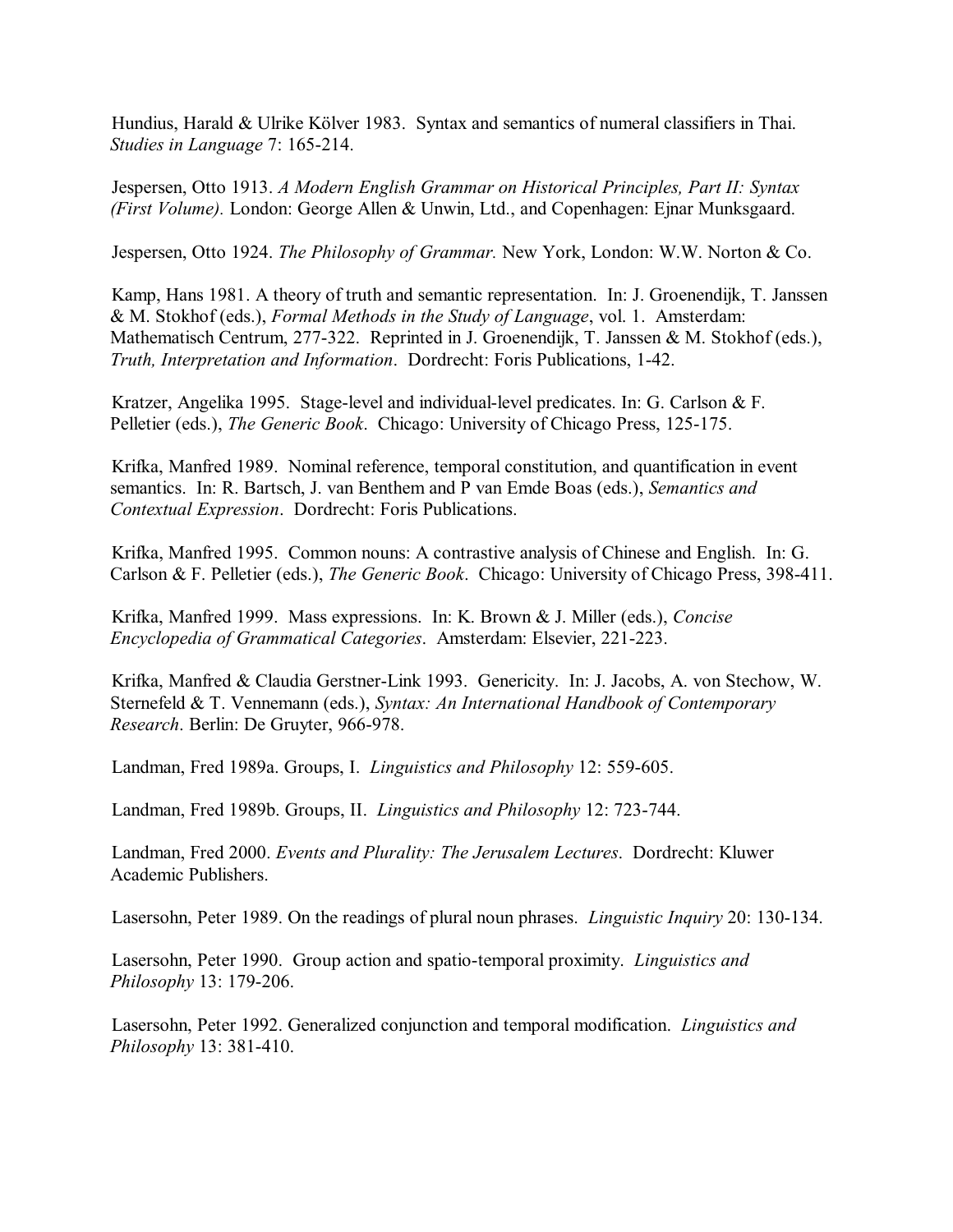Lasersohn, Peter 1995. *Plurality, Conjunction and Events*. Dordrecht: Kluwer Academic Publishers.

Lasersohn, Peter 1998a. Generalized distributivity operators. *Linguistics and Philosophy* 21: 83-93.

Lasersohn, Peter 1998b. Events in the semantics of collectivizing adverbials. In: S. Rothstein (ed.), *Events and Grammar.* Dordrecht, Boston, London: Kluwer Academic Publishers, 273-292.

Laycock, Henry 2006. *Words without Objects: Semantics, Ontology, and Logic for Non-Singularity.* Oxford: Clarendon Press.

Link, Godehard 1983. The logical analysis of plural and mass terms: a lattice-theoretical approach. In: R. Bäuerle, C. Schwarze & A. von Stechow (eds.), *Meaning, Use and Interpretation of Language*. Berlin: de Gruyter, 302-323. Reprinted in: G. Link, *Algebraic Semantics in Language and Philosophy*. Stanford, Calif.: CSLI Publications, 1998, 1-34.

Link, Godehard 1984. Hydras: on the logic of relative constructions with multiple heads. In: F. Landman & F. Veltman (eds.), *Varieties of Formal Semantics: Proceedings of the Fourth Amsterdam Colloquium*. Dordrecht: Foris Publications, 245-257. Reprinted in: G. Link, *Algebraic Semantics in Language and Philosophy*. Stanford, Calif.: CSLI Publications, 1998, 77- 88.

Link, Godehard 1987. Generalized quantifiers and plurals. In: P. Gärdenfors (ed.), *Generalized Quantifiers: Linguistic and Logical Approaches*. Dordrecht: D. Reidel Publishing Company, 151-180. Reprinted in: G. Link, *Algebraic Semantics in Language and Philosophy*. Stanford, Calif.: CSLI Publications, 1998, 89-116.

Link, Godehard 1991. Plural. In: D. Wunderlich & A. von Stechow (eds.), *Semantics: An International Handbook of Contemporary Research*. Berlin: DeGruyter, 418-440. Reprinted in: G. Link, *Algebraic Semantics in Language and Philosophy*. Stanford, Calif.: CSLI Publications, 1998, 35-75.

Linnebo, Øystein 2008. Plural Quantification. In: Edward N. Zalta (ed.), *Stanford Encyclopedia of Philosophy*, http://plato.stanford.edu/entries/plural-quant/

Linnebo, Øystein & David Nicolas 2008. Superplurals in English. *Analysis* 68: 186-197.

Lønning, Jan Tore 1987. Mass terms and quantification. *Linguistics and Philosophy* 10: 1-52.

McCawley, James 1975. Lexicography and the count-mass distinction. In: Proceedings of the annual meeting of the Berkeley Linguistics Society (=BLS) 1. Berkeley, California: Berkeley Linguistics Society, 314-321. Reprinted in: J. McCawley, *Adverbs, Vowels and Other Objects of Wonder*. Chicago: University of Chicago Press, 1979, 165-173.

McKay, Thomas J. 2006. *Plural Predication*. Oxford: Clarendon Press.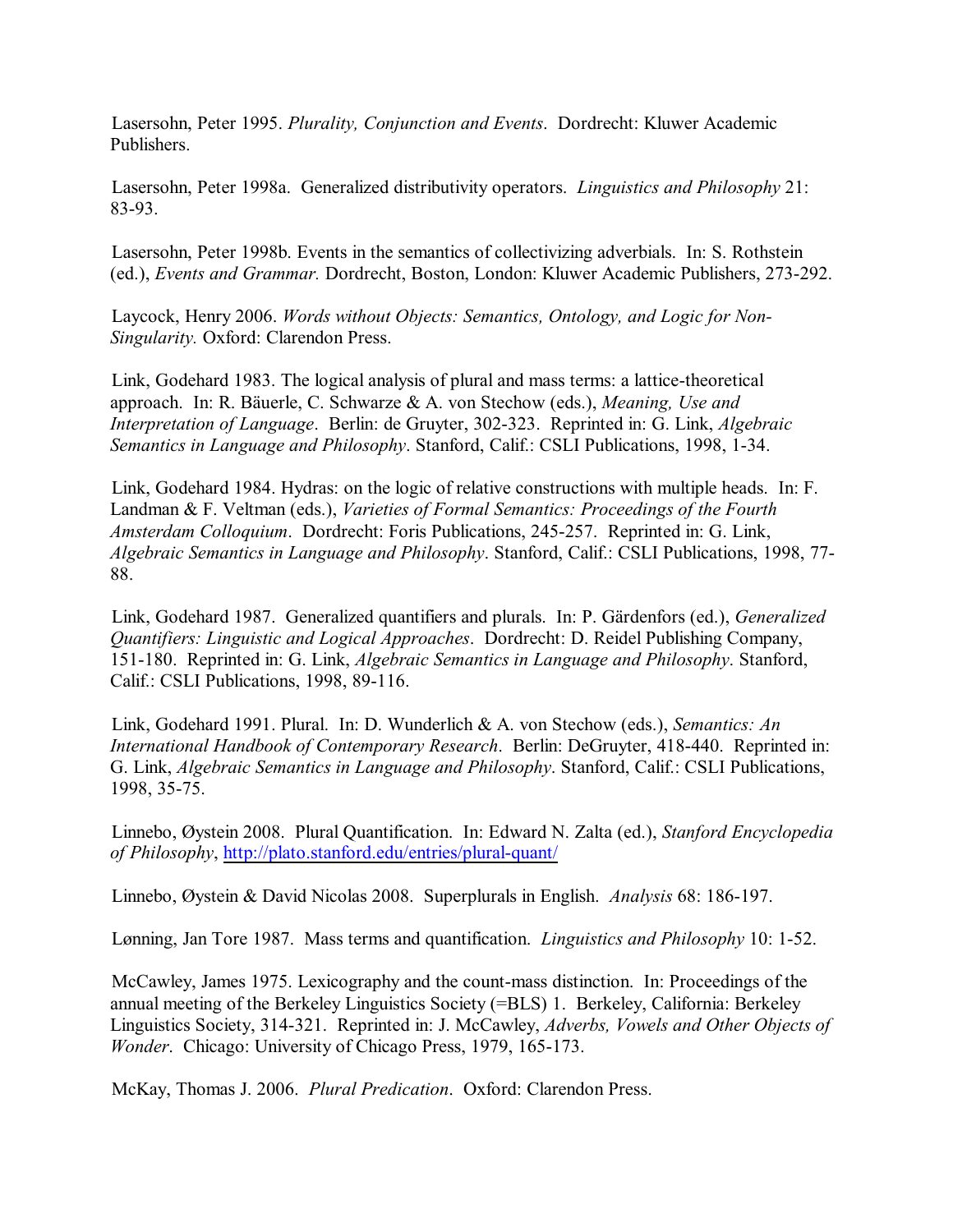Moltmann, Friederike 1997. *Parts and Wholes in Semantics*. New York, Oxford: Oxford University Press.

Moltmann, Friederike 2004. The semantics of *together*. *Natural Language Semantics* 12: 289- 318.

Ojeda, Almerindo 2005. The paradox of mass plurals. In: S.S. Mufwene, E.J. Francis & R.S. Wheeler (eds.), *Polymorphous Linguistics: Jim McCawley's Legacy*. Cambridge, Massachusetts: The MIT Press, 389-410.

Oliver, Alex & Timothy Smiley 2001. Strategies for a logic of plurals. *The Philosophical Quarterly* 51: 289-306.

Oliver, Alex & Timothy Smiley 2006. A modest logic of plurals. *Journal of Philosophical Logic* 35: 317-348.

Partee, Barbara & Mats Rooth 1983. Generalized conjunction and type ambiguity. In: R. Bäuerle, C. Schwarze & A. von Stechow (eds.), *Meaning, Use and Interpretation of Language*. Berlin: de Gruyter, 361-383.

Payne, John & Rodney Huddleston 2002. Nouns and noun phrases. In: R. Huddleston & G. Pullum (eds.), *The Cambridge Grammar of the English Language*, Cambridge: Cambridge University Press, 323-523.

Pelletier, Francis Jeffry 1975. Non-singular reference: some preliminaries. *Philosophia* 5: 451- 465. Reprinted in: F.J. Pelletier (ed.), *Mass Terms: Some Philosophical Problems*. Dordrecht: D. Reidel, 1979, 1-14.

Pelletier, Francis Jeffry & Leonard K. Schubert 2002. Mass expressions. In: D. Gabbay and F. Guenther (eds.), *Handbook of Philosophical Logic*, vol. 10. Dordrecht: Kluwer Academic Publishers, 1-87.

Quine, Willard Van Orman 1960. *Word and Object.* Cambridge, Massachusetts: The MIT Press.

Rayo, Agustín 2002. Words and Objects. *Noûs* 36: 436-464.

Roeper, Peter 1983. Semantics for mass terms with quantifiers. *Noûs* 17: 251-265.

Russell, Bertrand 1905. On denoting. *Mind* 14: 479-493.

Scha, Remko 1981. Distributive, collective and cumulative quantification. In: J. Groenendijk, T. Janssen & M. Stokhof (eds.), *Formal Methods in the Study of Language*, vol. 2. Amsterdam: Mathematisch Centrum, 483-512. Reprinted is: J. Groenendijk, T. Janssen & M. Stokhof (eds.), *Truth, Interpretation and Information*. Dordrecht: Foris Publications, 131-158.

Schein, Barry 1993. *Plurals and Events*. Cambridge, Massachusetts: The MIT Press.